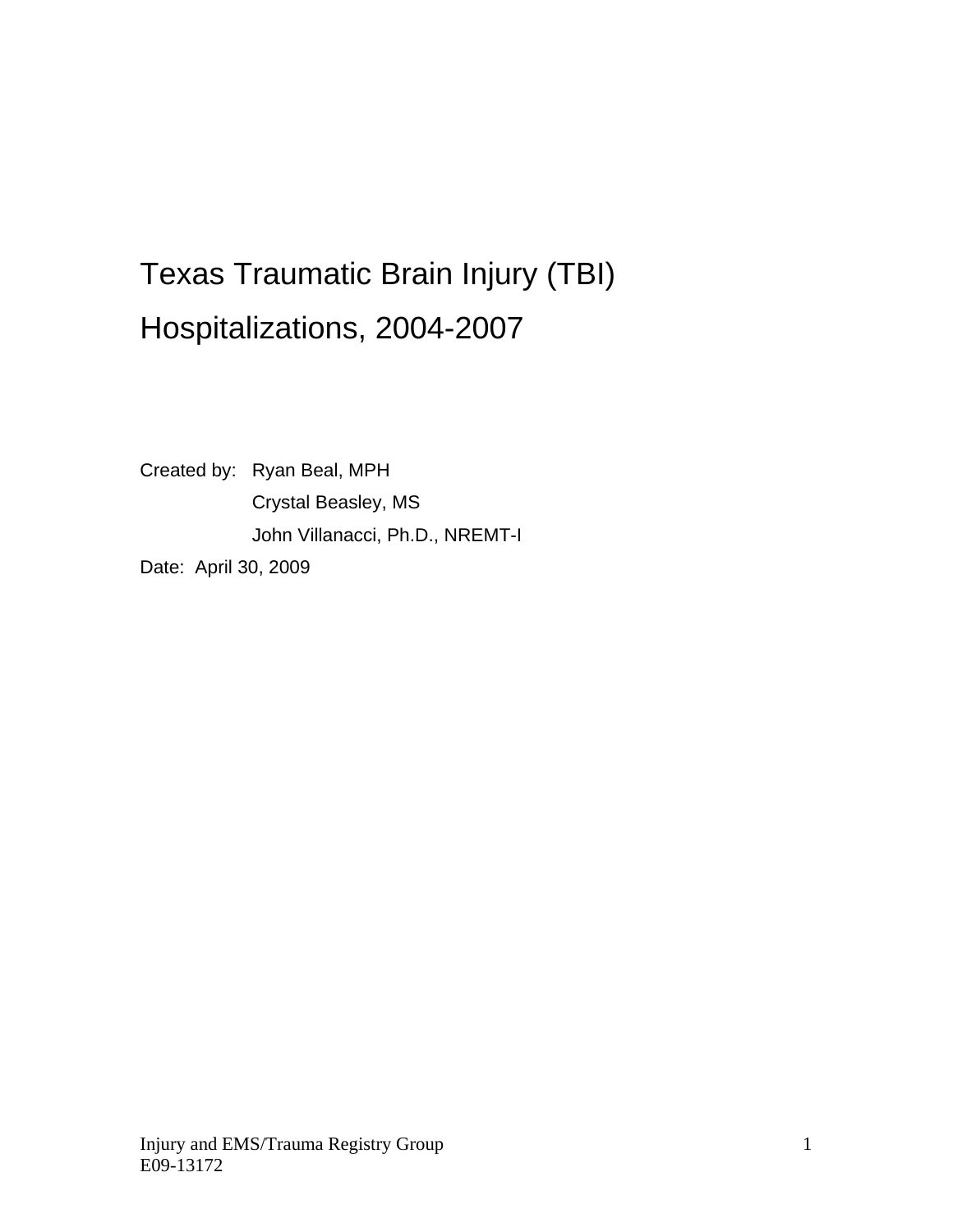## **EXECUTIVE SUMMARY**

From 2004-2007 there were 74,122 reported traumatic brain injury (TBI) related hospitalizations in Texas. Rates of TBI hospitalization were highest for males and for older adults. Falls and motor vehicle traffic were responsible for the highest frequencies and rates of TBI hospitalization. Older adults had the highest rates due to falls. Adults 18-44 years of age had the highest rates due to motor vehicle traffic, struck by/against, and firearms. Among children, infants less than one year had the highest rate due to falls, and children 1-4 years had the highest rate due to drowning/ near drowning.

The average length of stay in the hospital due to TBI was 8.2 days. The highest average lengths of stay in the hospital were due to TBI related to motor vehicle traffic (8.7 days) and firearms (9.2 days). The 45-64 years age group had the highest average length of stay at 9.6 days. Total hospital charges for all TBI related hospitalizations were \$3,832,000,000. Cases for which Medicare and Medicaid were the primary payer source accounted for \$1,040,000,000 in hospital charges; Medicare was the largest primary payment source. TBI hospitalizations due to motor vehicle traffic and falls accounted for \$2,195,000,000 in hospital charges.

The following recommendations were proposed to reduce hospitalizations due to TBI:

- Reduce TBI-related injuries due to falls in the elderly by implementing a state-wide falls prevention program aimed at older adults;
- Reduce TBI-related injuries due to motor vehicle collisions by improving education and training for the youngest drivers;
- Reduce TBI related injuries in young children by providing parents with information on common causes of TBI in young children;
- **IMPROVE the ability to obtain the epidemiologic data needed to better** understand the causes of TBI-related injuries.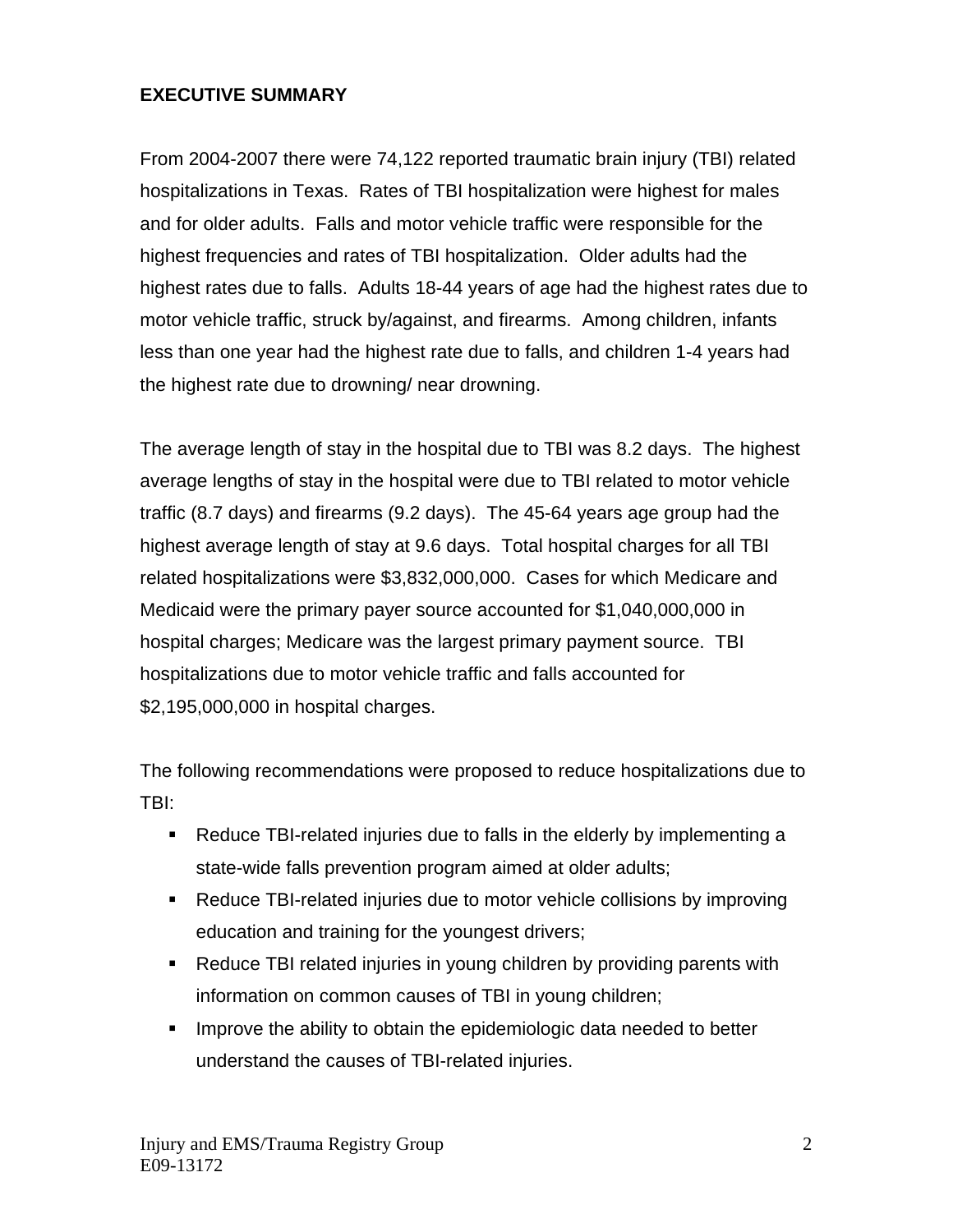## **INTRODUCTION**

Texas Health and Safety Code, Sec. 92.001, defines traumatic brain injury (TBI) as "an acquired injury to the brain, including brain injuries caused by anoxia due to near drowning." The term does not include brain dysfunction caused by congenital or degenerative disorders or birth trauma (1). From 2004 to 2007, approximately 18,500 Texas residents diagnosed with a TBI were discharged from Texas hospitals each year; approximately 440,000 Texans (2% of the population) live with a disability from TBI (2). TBI can result in a wide range of symptoms including changes to thinking, sensation, language, and emotion and can result in conditions such as epilepsy, Alzheimer's disease, and Parkinson's disease (3).

To better characterize the impact of TBI in Texas and to identify groups most likely to be hospitalized for brain injury, we examined TBI hospitalizations using Texas hospital discharge data for the years 2004-2007.

## **Objectives:**

This report focuses on the following questions:

- 1. How many Texans were reported as discharged from Texas hospitals for TBI from 2004-2007?
- 2. What are the demographic distributions of TBI cases?
- 3. What were the causes of TBI hospitalizations?
- 4. What was the length of stay?
- 5. What was the hospital discharge status?
- 6. Who were the primary payers for hospital charges?
- 7. What hospital charges were associated with TBI?
- 8. What measures can be taken to reduce the burden on TBI related hospitalizations in Texas?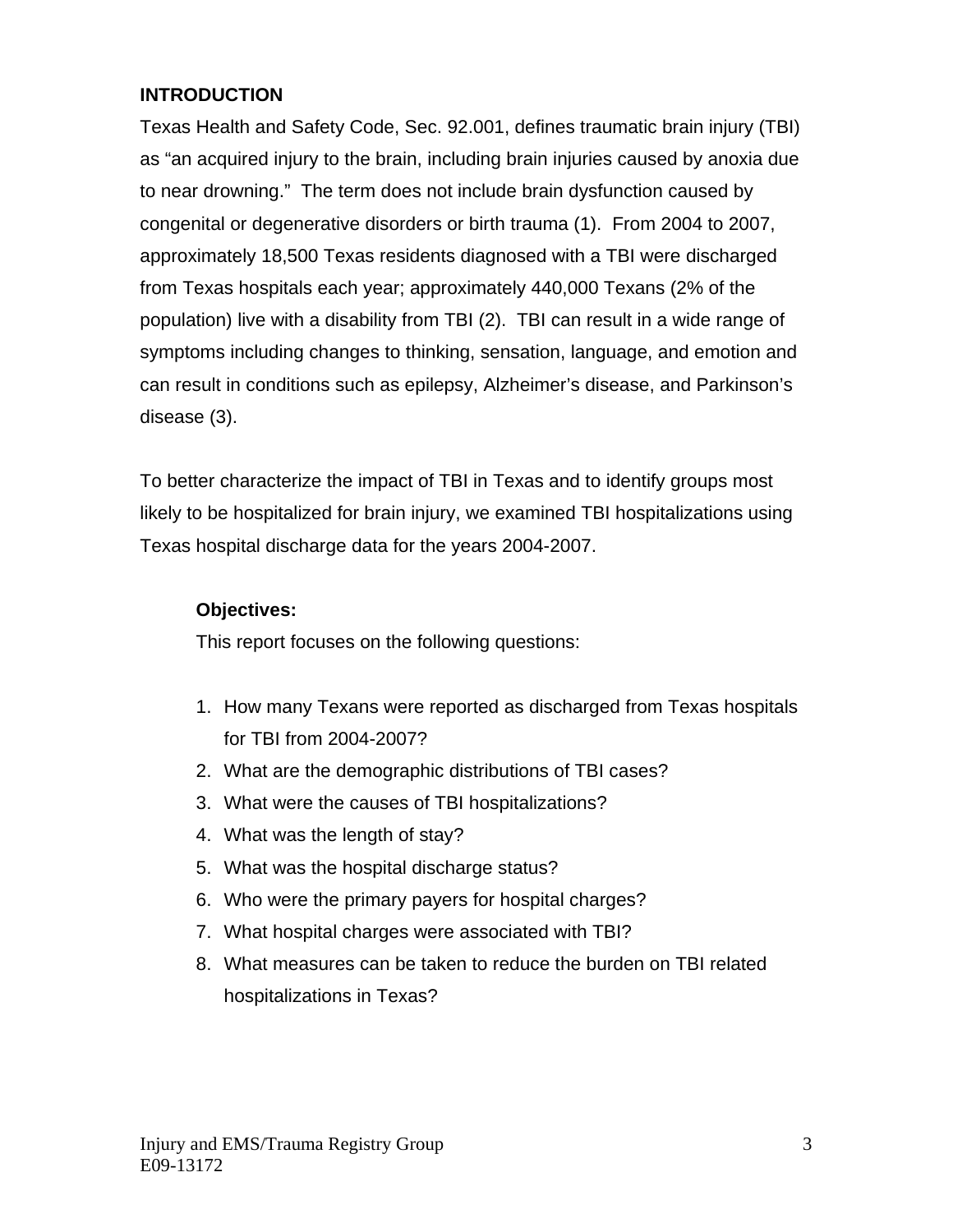## **METHODS**

The Texas Health Care Information Collection (THCIC), housed within the Center for Health Statistics at the Texas Department of State Health Services, collects information related to hospital discharge data from state licensed hospitals. The data presented in this document are derived from these datasets to describe TBI hospitalization for the years 2004-2007, and were identified by ICD-9CM (International Classification of Diseases 9th Revision, Clinical Modification) diagnosis codes. The following ICD-9CM codes were used to define a case (4):

- 800.00--801.99 fracture of vault or base of skull • 803.00--804.99 other and unqualified skull fractures; multiple fractures involving skull or face with
	- other bones • 850.00--854.19 concussion; cerebral laceration and contusion; subarachnoid, subdural, and extradural hemorrhage, following injury other;

and unspecified intracranial hemorrhage following injury; Intracranial injury of other and unspecified nature

- 950.1--950.3 injury to optic nerve and pathways where one or more of the following injuries occurred: optic nerve injury, injury to optic chiasm, injury to optic pathways, injury to visual cortex • 959.01, and 995.55 unspecified head injury; shaken infant syndrome
- 994.1 drowning and nonfatal submersions

To be identified as a TBI case, one of the above ICD-9CM codes must be included in the principal diagnosis field, or in any of the 24 subsequent diagnosis fields. The data were further limited to Texas residents.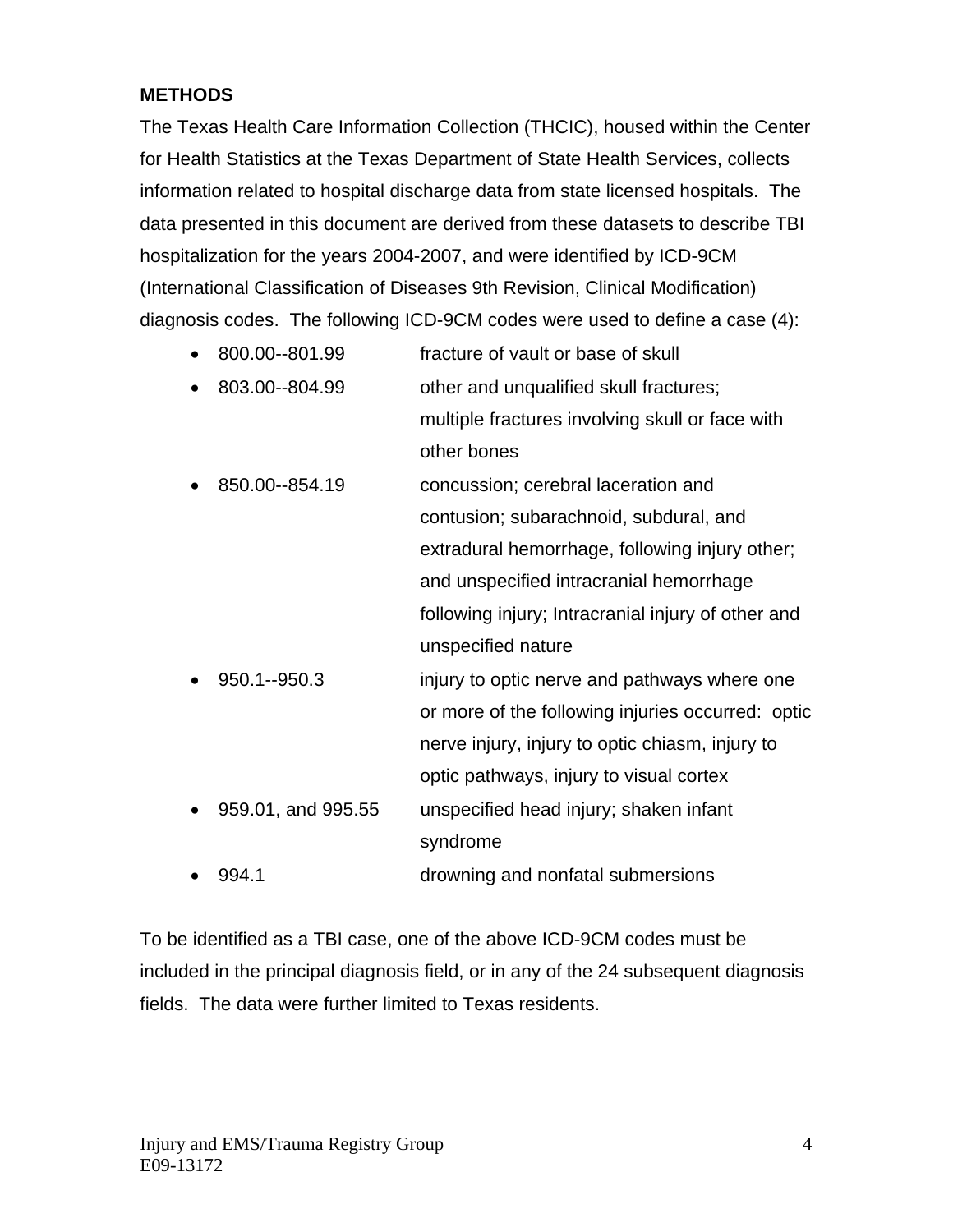## **DATA PARAMETERS**

- 1. Cause and Intent of Injury:
	- a. "Underlying Cause of Injury" (Informally known as "E-Codes") is coded using International Classification of Diseases 9th Revision, Clinical Modification (ICD-9CM).
	- b. Cause of injury by intent matrix was created based on the recommended framework of E-Code groupings provided by the Centers for Disease Control and Prevention (CDC).
- 2. Age:
	- a. Due to considerations regarding confidentiality, TTHCIC determined that patients diagnosed with HIV or drug/alcohol use be categorized using a broad age range scheme in hospital discharge datasets.
	- b. Age groupings including HIV & drug/alcohol use patients are categorized as follows: 0-17 years, 18-44 years, 45-64 years, 65-74 years, and 75+ years.
- 3. Due to considerations regarding confidentiality, TTHCIC determined that the field sex\_code, indicating gender, be suppressed for patients diagnosed with HIV or drug/alcohol use in the hospital discharge datasets.
- 4. Population data used to calculate rates were provided by the Texas Office of the State Demographer. Rates are per 100,000 persons.
- 5. For more information regarding Texas Hospital Discharge Data, visit: http://www.dshs.state.tx.us/thcic/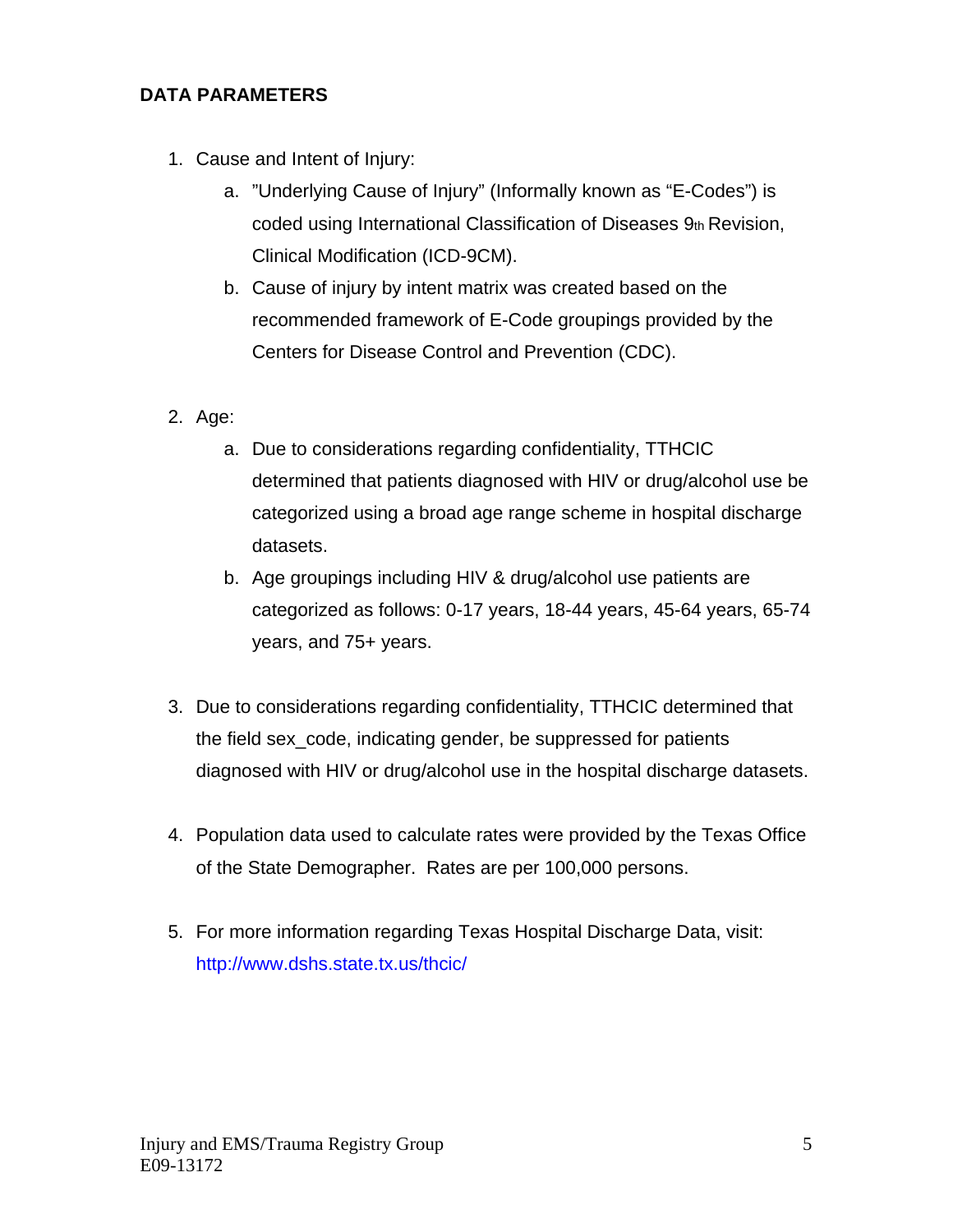## **ANALYSIS**

## **Texans Discharged from Texas Hospitals, 2004-2007**

From 2004 through 2007 there were 74,122 reported hospitalizations involving cases of TBI. Table 1 lists the frequencies and percents of the types of TBI injuries in our case group. The top 5 types of TBI represent 87.8% of all TBI hospitalizations, with the largest proportion, 25.8%, occurring among the "Subarachnoid, subdural, and extradural hemorrhage following injury" group, followed by "Fracture of base of skull" (22.6%), and "Concussion" (18.2%).

|--|

| <b>Type of TBI</b>                                                 | <b>Frequency</b> | <b>Percent</b> |
|--------------------------------------------------------------------|------------------|----------------|
| Subarachnoid, subdural, and extradural hemorrhage following injury | 19,146           | 25.8%          |
| Fracture of base of skull                                          | 16,724           | 22.6%          |
| Concussion                                                         | 13,490           | 18.2%          |
| Cerebral laceration and contusion                                  | 8,436            | 11.4%          |
| Head injury, unspecified                                           | 7,267            | 9.8%           |
| Other and unspecified intracranial hemorrhage following injury     | 3,081            | 4.2%           |
| Intracranial injury of other and unspecified nature                | 2,795            | 3.8%           |
| Multiple fractures involving skull or face with other bones        | 2,068            | 2.8%           |
| drowning and nonfatal submersion                                   | 923              | 1.2%           |
| Shaken infant syndrome                                             | 191              | 0.3%           |
| Injury to optic nerve and pathways                                 | 1                | $< 0.1\%$      |
| Total                                                              | 74.122           | 100.0%         |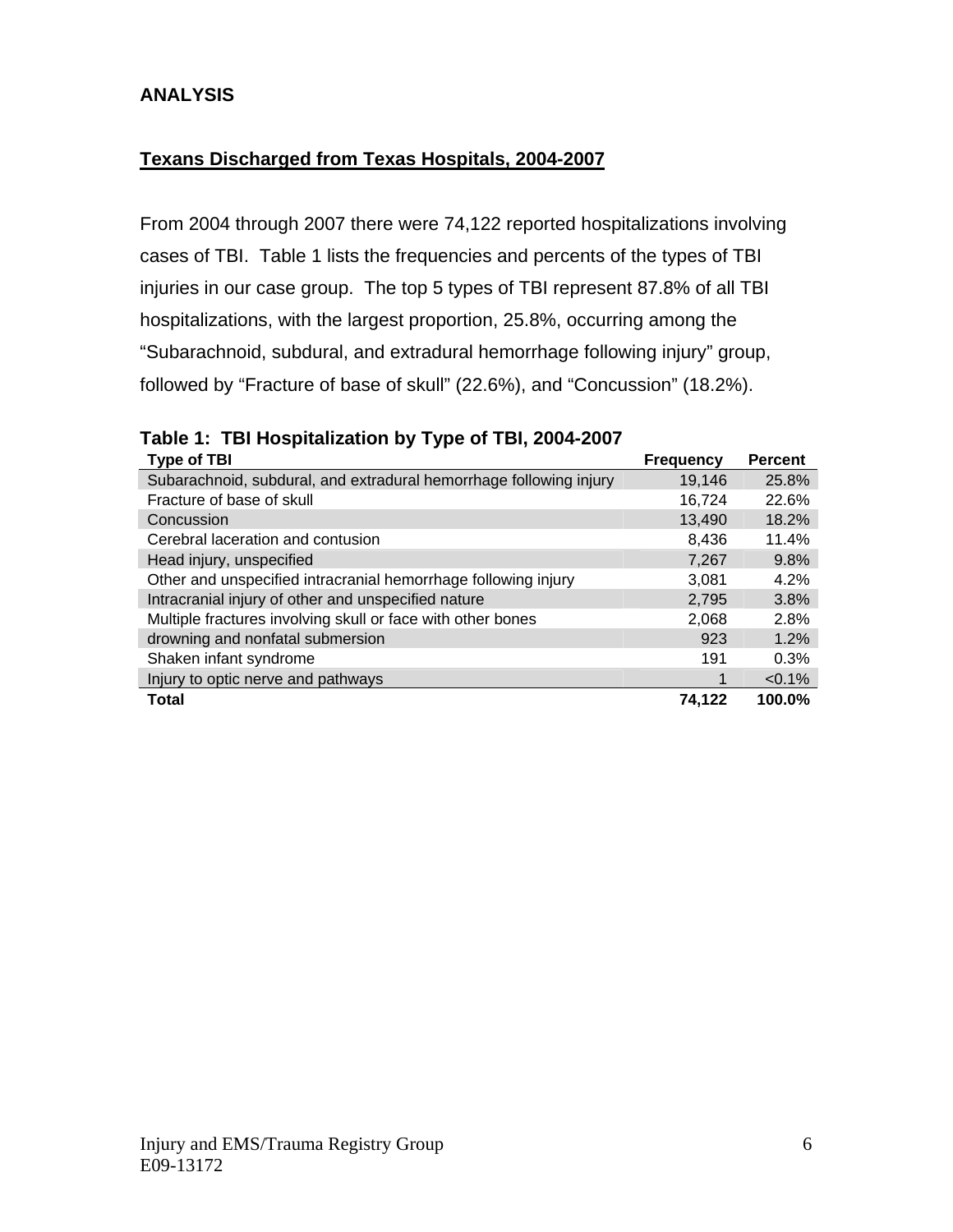#### **Demographic Distribution of TBI Cases**

Table 2 describes the distribution of cases by age and sex. The age group with the highest rate of TBI hospitalization is the 75+ group (394.1/100,000 persons); 7.6 times greater than the age group with the lowest rate, 0-17 years (51.7/100,000 persons). Males were reported at a higher percentage (51.0%) and rate (81.5/100,000 persons) compared to females; 35.0% and 55.8/100,000 persons, respectively. The male to female rate ratio was greatest for the 18-44 years age category (Rate Ratio[RR]=2.53) and decreased with each increasing age category (75+ years: RR=1.08).

| Age            |                  | <b>Sex</b>       |                |                   |                |                   |
|----------------|------------------|------------------|----------------|-------------------|----------------|-------------------|
| Category       |                  |                  |                |                   |                | Male:Female       |
| (years)        | <b>Female</b>    | Male             | <b>Missing</b> | Total             | <b>Percent</b> | <b>Rate Ratio</b> |
| $0 - 17$       | 4,604<br>(37.3)  | 8,090<br>(62.7)  | 366            | 13,060<br>(51.7)  | 17.6%          | 1.68              |
| 18-44          | 4,867<br>(26.6)  | 12,990<br>(67.3) | 5,876          | 23,733<br>(63.1)  | 32.0%          | 2.53              |
| 45-64          | 4,107<br>(38.7)  | 7,083<br>(68.8)  | 3,117          | 14,307<br>(68.5)  | 19.3%          | 1.78              |
| 65-74          | 2,895<br>(108.6) | 3,144<br>(136.7) | 543            | 6,582<br>(132.6)  | 8.9%           | 1.26              |
| $75+$          | 9,463<br>(370.7) | 6,500<br>(401.5) | 477            | 16,440<br>(394.1) | 22.2%          | 1.08              |
| Total          | 25,936<br>(55.8) | 37,807<br>(81.5) | 10,379         | 74,122<br>(79.8)  | 100.0%         | 1.46              |
| <b>Percent</b> | 35.0%            | 51.0%            | 14.0%          | 100.0%            |                |                   |

## **Table 2: TBI Hospitalization by Age and Sex, 2004-2007**

\*Crude Rates are per 100,000 persons. The population used to calculate rates is the number of Texas residents in applicable age and gender groups for years 2004-2007.

\*\*To protect patient confidentiality, sex is blank if ICD-9-CM code indicates drug or alcohol use or an HIV diagnosis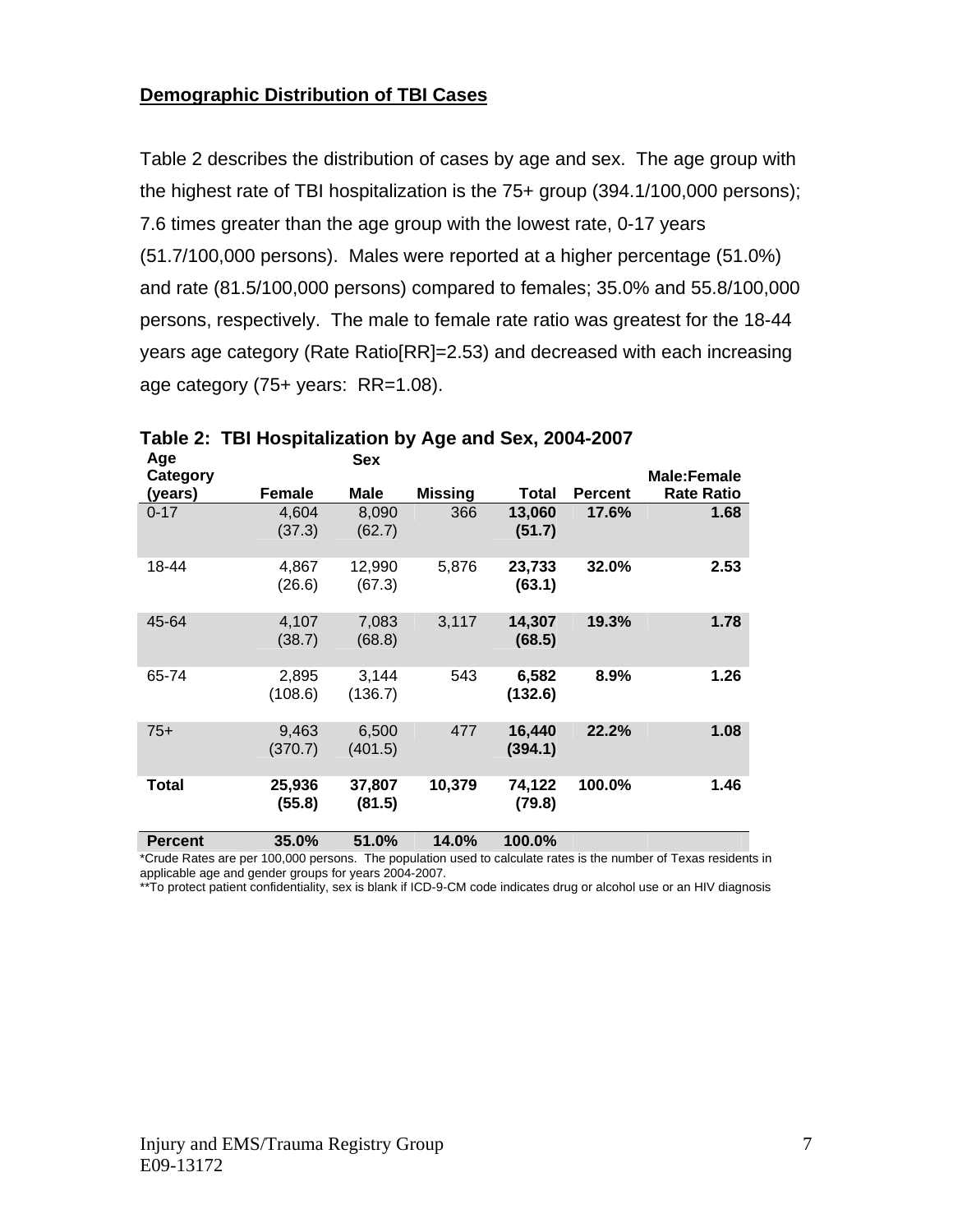## **Causes of TBI Hospitalization**

Figure 2 shows the percent of TBI hospitalization by cause. The leading causes are falls (39.7%), motor vehicle traffic (34.4%), struck by/against (8.2%), other transportation (4.0%: includes instances of railway, bicycle, animal-drawn, watercraft, air/space, and non-traffic related injuries), firearms (1.8%), drowning/ near drowning (1.3%), and pedal cyclist (1.2%). Other causes including cut/pierce, natural/environmental, poisoning, suffocation, fire/burn, and overexertion represent the remaining 9.4% of identified cases.



**Figure 1: Percent of TBI Hospitalization by Cause, 2004-2007**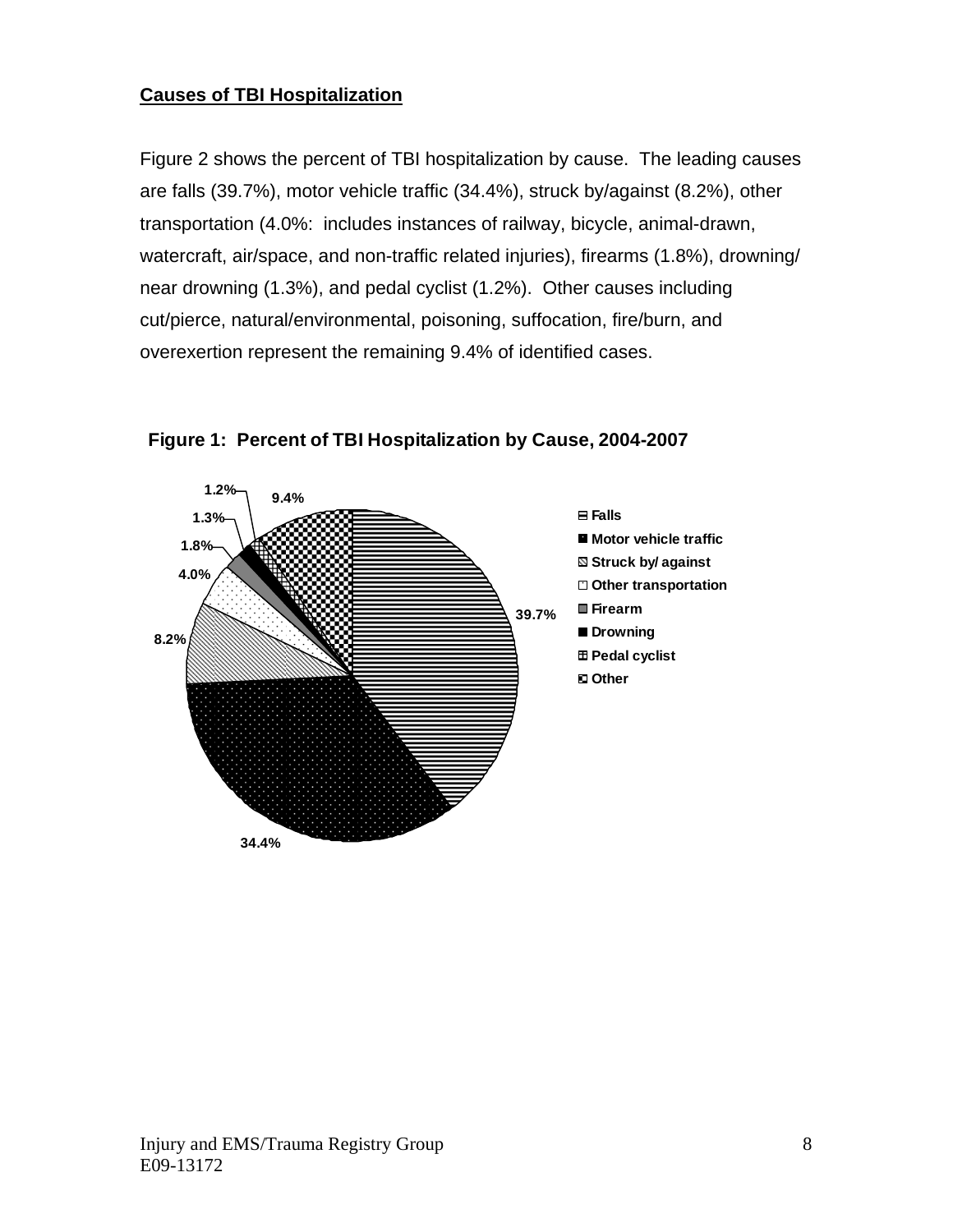## **Rate of TBI Hospitalization by Sex**

The rates by sex for the top 5 causes of TBI hospitalization are described in Table 3. The highest rate of TBI hospitalization (24.9/100,000 persons) was due to falls, with falls and motor vehicle traffic comprising 74.1% of all TBI cases. Females had higher rates of TBI hospitalizations for falls than males; however, males had higher rates of TBI hospitalization for motor vehicle traffic compared to females. Males also had higher rates than females in the categories struck by/against (4.3 times as high as females), and firearms (5 times as high). Further analysis of specific ICD-9CM codes within the category struck by/against revealed that males were more than 8 times as likely to be hospitalized for TBI resulting from assault (unarmed fight or brawl, assault & striking by blunt or thrown object).

The sex field was suppressed (See Data Parameters section) for 14.4% of all TBI cases. Suppression was higher than average for struck by/against (22%), firearms (18.7%), and motor vehicle traffic (17.0%), indicating a possible increased association with alcohol and/or drug use in these cause categories.

| Cause of injury         | <b>Female rate</b> | Male rate | <b>Overall rate</b> |
|-------------------------|--------------------|-----------|---------------------|
| Falls                   | 22.8               | 22.0      | 24.9                |
| Motor vehicle traffic   | 12.9               | 22.8      | 21.5                |
| ***Struck by/ against   | 1.5                | 6.5       | 5.1                 |
| ** Other transportation | 1.4                | 3.0       | 2.5                 |
| Firearms                | 0.3                | 1.5       | 1 <sub>1</sub>      |

**Table 3: Rate\* of TBI Hospitalization by Sex, 2004-2007** 

\*Crude Rates are per 100,000 persons. The population used to calculate rates is the number of Texas residents in applicable gender groups for years 2004-2007.

\*\*Other transportation includes instances of railway, bicycle, animal-drawn, watercraft, air/space, and non-traffic related iniuries.

\*\*\* struck by/against includes: unarmed fight or brawl or using blunt object, legal intervention, struck and injured unintentionally by falling or stationary objects or persons, including TBI originating from participation in sports.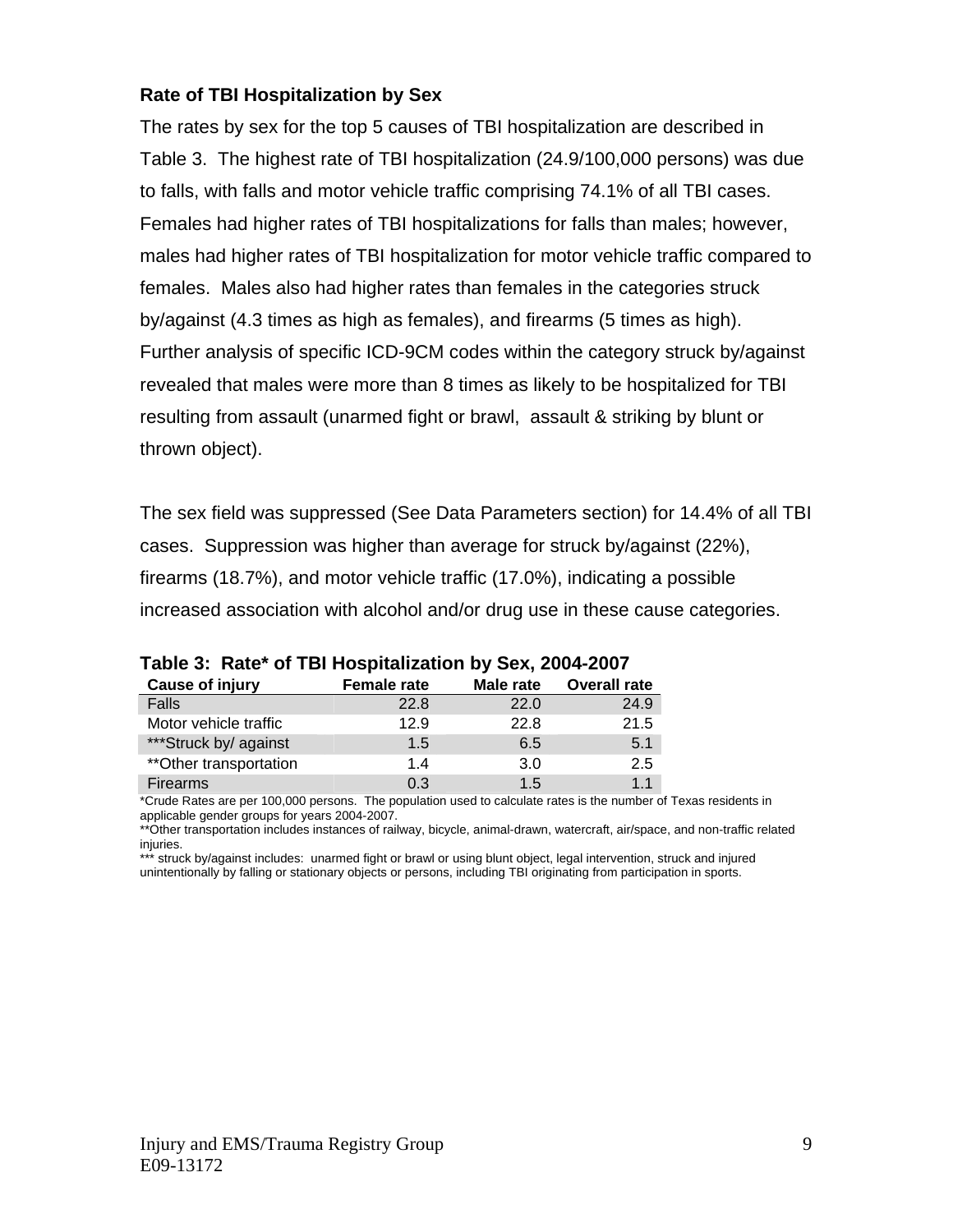## **TBI Hospitalization by Age Group**

Table 4 describes the rates of hospitalization by age group for the top five causes of TBI injury. Among specific causes of TBI hospitalization, the highest rates were related to falls and occurred in the two oldest age groups, 65-74 years and 75+ years (57.1%) [Figure 2]. Rates for fall related TBI decreased from 0-17 years (11.8/100,000 persons) to 18-44 years (7.4/100,000 persons) followed by marked rate increases from 45-64 years (19.8/100,000 persons) to 65-74 years (64.7/100,000 persons), and from 65-74 years to 75+ years (239.4/100,000 persons). Rates for TBI related to motor vehicle traffic increased from the lowest rate among the 0-17 years age group (15.1/100,000 persons) to a peak rate among the 18-44 years group (27.7/100,000 persons). Rates for TBI related to motor vehicle traffic increased again in the 75+ age group (22.1/100,000 persons). The 18-44 year age group had the highest rates of TBI hospitalization for motor vehicle traffic (27.7/100,000 persons), struck by/ against (6.4/100,000 persons), and firearms (1.9/100,000 persons). The rates for both struck by/ against and firearms observed in the 18-44 years age group were twice as high as those observed in the 65 -74 years age group.

|                         | Age (years) |       |       |       |       |          |  |  |  |
|-------------------------|-------------|-------|-------|-------|-------|----------|--|--|--|
| <b>Cause of injury</b>  | $0 - 17$    | 18-44 | 45-64 | 65-74 | 75+   | All ages |  |  |  |
| Falls                   | 11.8        | 7.4   | 19.8  | 64.7  | 239.4 | 24.9     |  |  |  |
| Motor vehicle traffic   | 15.1        | 27.7  | 19.0  | 17.4  | 22.1  | 21.5     |  |  |  |
| Struck by/ against      | 4.3         | 6.4   | 4.6   | 3.1   | 4.3   | 5.1      |  |  |  |
| ** Other transportation | 3.2         | 2.5   | 1.9   | 1.6   | 1.6   | 2.5      |  |  |  |
| Firearms                | 0.4         | 1.9   | 0.8   | 0.7   | 0.9   | 1.1      |  |  |  |

|  | Table 4: Rate* of TBI Hospitalization by Age Group, 2004-2007 |                                               |  |  |  |
|--|---------------------------------------------------------------|-----------------------------------------------|--|--|--|
|  |                                                               | $A \rightarrow A \rightarrow A \rightarrow A$ |  |  |  |

\*Crude Rates are per 100,000 persons. The population used to calculate rates is the number of Texas residents in applicable age groups for years 2004-2007.

\*\*Other transportation includes most instances of railway, bicycle, animal-drawn, watercraft, air/space, and non-traffic related injuries.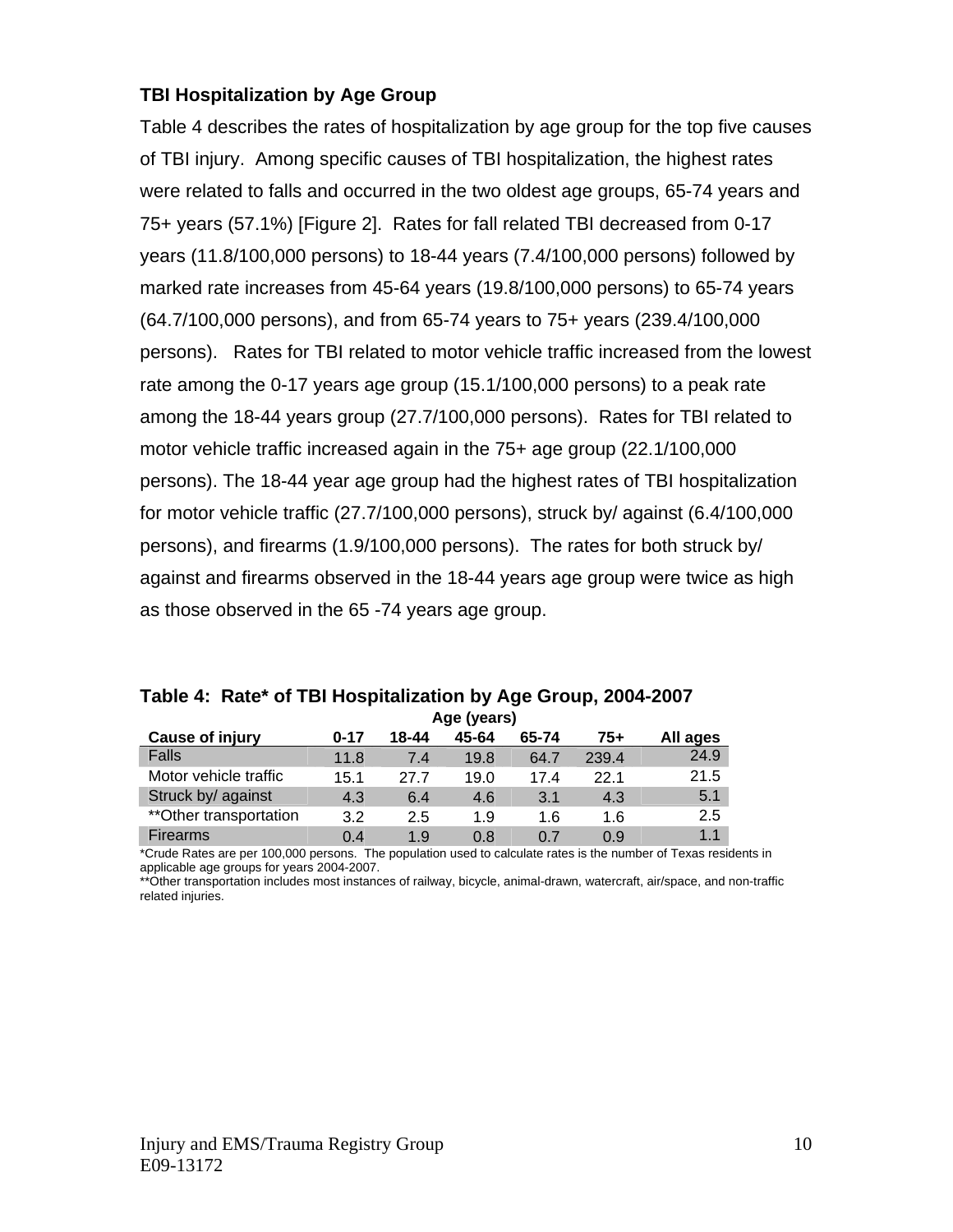

#### **Figure 2: Rates of TBI Hospitalization by Cause and Age Group**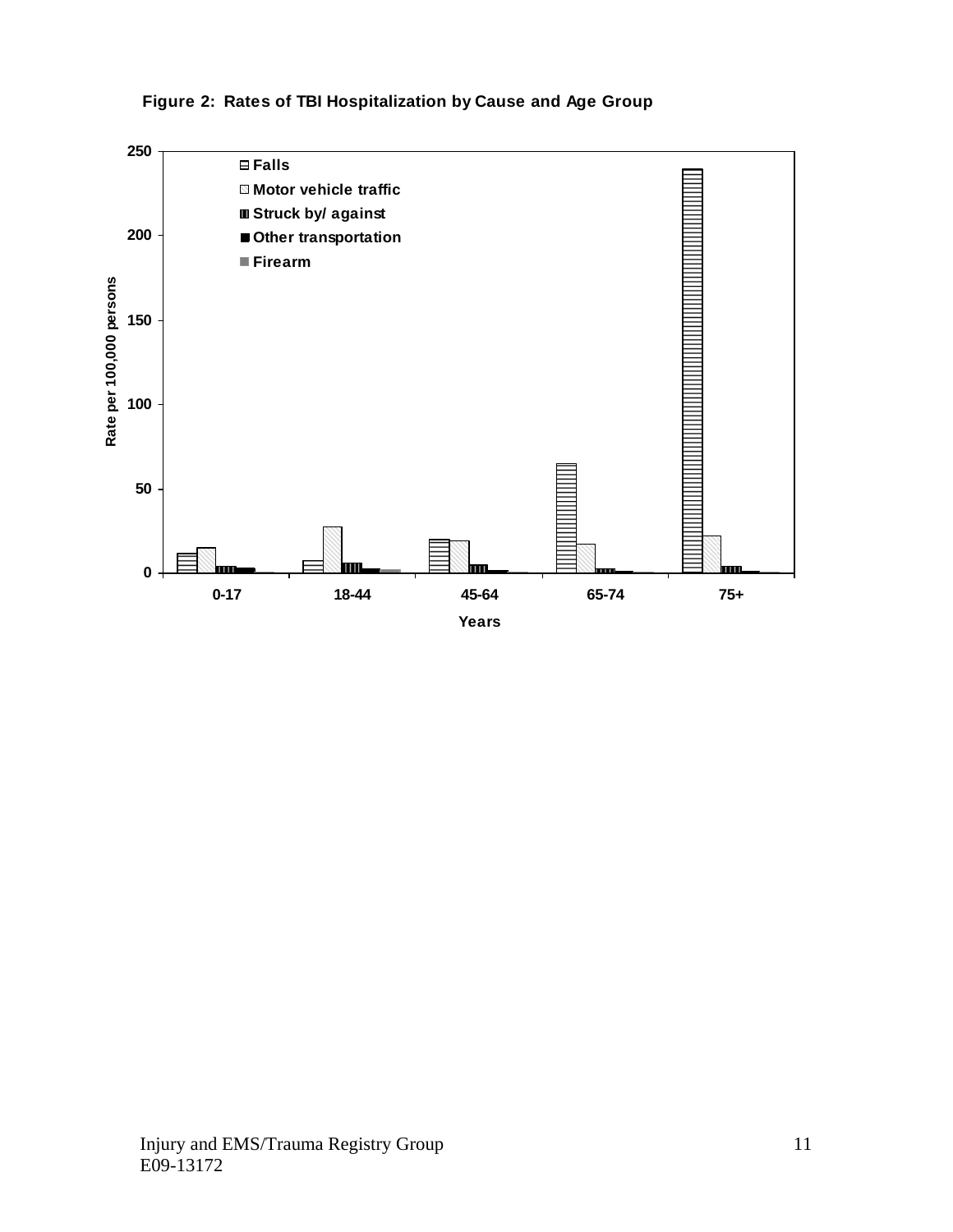#### **TBI Hospitalization among Children**

Table 5 describes the rates of TBI hospitalization among children (0-17 years) by cause of injury. Of cases among ages 0-17 years, 2.8% were patients diagnosed with HIV or drug and alcohol use and were categorized into the broad age range (0-17 years), thus excluded from Table 5 (see Data Parameters section). Differences in rates between the 0-17 years age group in Table 4 and the overall rate in Table 5 are due to differences resulting from the exclusion of cases in Table 5. The top five causes of TBI for this age group are motor vehicle traffic, falls, struck by/against, other transportation, and drowning/ near drowning. Infants (0-1 years) had the highest rate for all TBI hospitalizations (114.1/100,000 persons) among children. Infants also have the highest rate for falls (58.7/100,000 persons); five times the rate of the 0-17 years age group (11.8/100,000 persons) and nearly eleven times the rate of the 10-14 years age group (5.0/100,000 persons). The 15-17 year old group had the highest rates for motor vehicle traffic (32.7/100,000 persons), struck by/ against (8.1/100,000 persons), and other transportation (6.4/100,000 persons.) The highest rates for drowning/ near drowning occur among the younger age groups, with the 1-4 years group having the highest rate (6.1/100,000 persons).

|                         | Age (years) |      |         |           |           |          |
|-------------------------|-------------|------|---------|-----------|-----------|----------|
| <b>Cause of injury</b>  | ا>          | 1-4  | $5 - 9$ | $10 - 14$ | $15 - 17$ | $0 - 17$ |
| Motor vehicle traffic   | 11.0        | 9.5  | 10.4    | 11.9      | 32.7      | 14.4     |
| Falls                   | 58.7        | 16.3 | 7.3     | 5.0       | 6.1       | 11.7     |
| Struck by/ against      | 4.5         | 3.6  | 2.5     | 3.6       | 8.1       | 4.1      |
| Other transportation    | 0.3         | 0.8  | 2.2     | 4.8       | 6.4       | 3.2      |
| Drowning/ near drowning | 3.8         | 6.1  | 1.5     | 0.6       | 0.7       | 2.3      |
| All causes of injury    | 114.1       | 42.1 | 27.6    | 30.0      | 59.1      | 42.2     |

**Table 5: Rate\* of TBI Hospitalization among Ages 0-17\*\*, 2004-2007** 

\*Crude Rates are per 100,000 persons. The population used to calculate rates is the number of Texas residents in applicable age groups for years 2004-2007.

\*Excludes Drug and alcohol use patients or those diagnosed with HIV

\*\*\*Other transportation includes most instances of railway, bicycle, animal-drawn, watercraft, air/space, and non-traffic related injuries.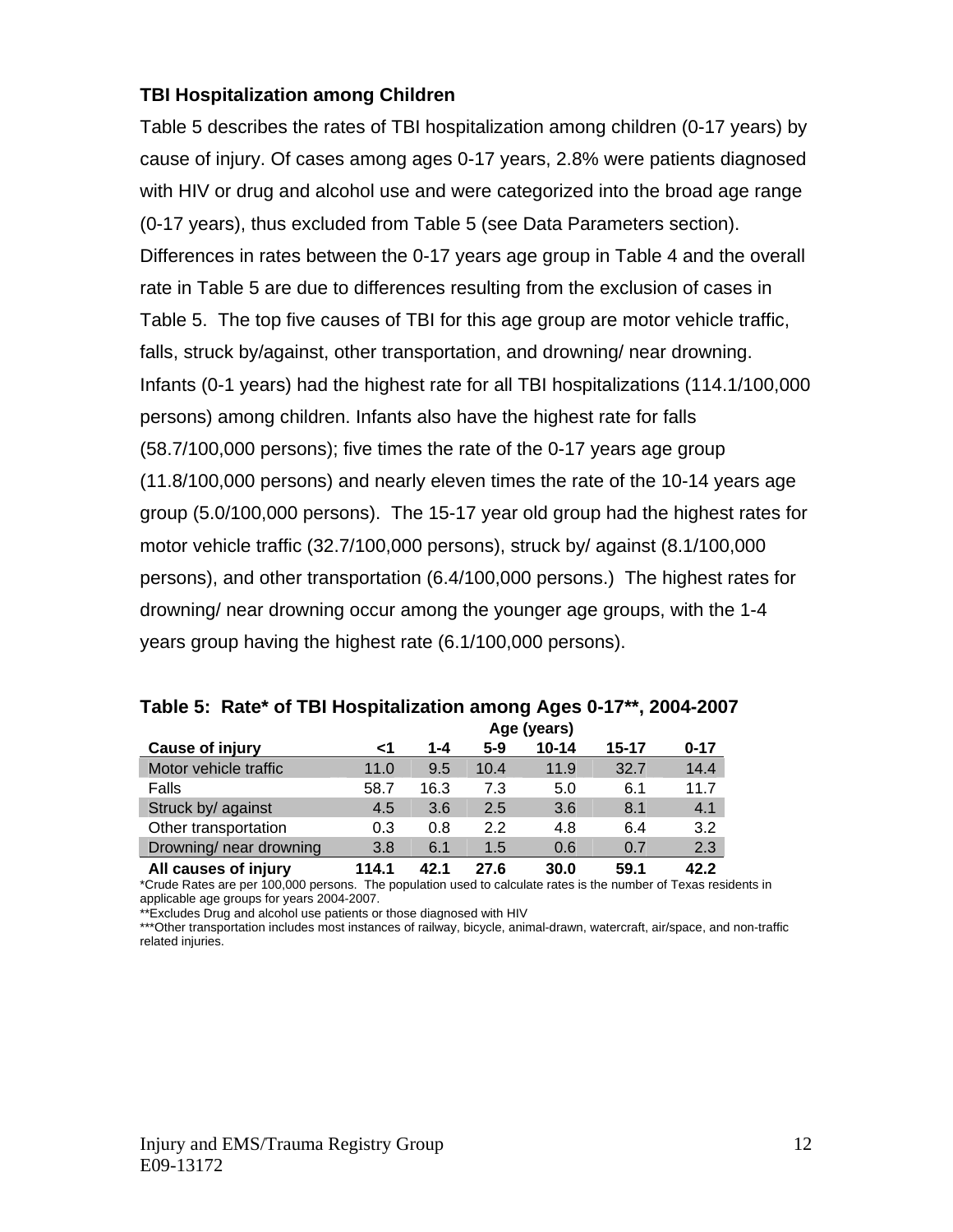## **TBI Hospitalization by Year**

Rates of TBI hospitalization, as seen in Table 6, increased every year for falls, struck by/against, and for all causes of TBI hospitalization. Rates were greater in 2007 than in 2004 for each of the top 5 causes of injury, with the greatest percent increases associated with TBI hospitalizations due to firearms and falls; 44% and 43%, respectively. Rates of TBI hospitalization for all cause of injury categories can be found in Appendix B.

**Table 6: Rates\* of the Top 5 Causes of TBI Hospitalization by Year, 2004- 2007** 

|                          |      | Rate by Year (per 100,000 persons) |      |      |      |  |  |
|--------------------------|------|------------------------------------|------|------|------|--|--|
| <b>Cause of Injury</b>   | 2004 | 2005                               | 2006 | 2007 | rate |  |  |
| Falls                    | 20.0 | 24.0                               | 26.4 | 28.6 | 24.9 |  |  |
| Motor vehicle traffic    | 20.6 | 21.9                               | 22.0 | 21.5 | 21.5 |  |  |
| **Struck by/ against     | 4.6  | 5.1                                | 5.4  | 5.5  | 5.1  |  |  |
| *** Other transportation | 22   | 27                                 | 2.5  | 2.5  | 2.5  |  |  |
| Firearms                 | 0.9  | 1.1                                | 1.1  | 1.3  | 1.1  |  |  |
| All causes of TBI        | 54.1 | 60.9                               | 63.7 | 67.2 | 62.5 |  |  |

\*Crude Rates are per 100,000 persons. The population used to calculate rates is the number of Texas residents for the applicable year.

\*\* struck by/against includes: unarmed fight or brawl or using blunt object, legal intervention, struck and injured unintentionally by falling or stationary objects or persons, including TBI originating from sports.

\*\*\*Other transportation includes most instances of railway, bicycle, animal-drawn, watercraft, air/space, and non-traffic related injuries.

## **TBI Hospitalization Due to Falls**

Table 7 lists rates by year for each cause of fall-related TBI hospitalization. "Other and unspecified fall" occurred at the highest rate with 11.8/100,000 persons ("Other and unspecified fall" includes "Fall resulting in striking against sharp object," "Fall resulting in striking against other object," and other and unspecified falls), followed by "Fall on same level from slipping, tripping, or stumbling (5.1/100,000 persons), then by "Other fall from one level to another" (4.9/100,000 persons). From 2004 to 2007, rates increased for each of the top four types of falls ("Other and unspecified fall," "Fall on same level from slipping, tripping, or stumbling," "Other fall from one level to another," "Fall from stairs or steps) with the largest four year percent increase (64.9%) among the "Fall on same level from slipping, tripping, or stumbling" category. The top six types of falls comprised 98.9% of all fall-related TBI hospitalizations.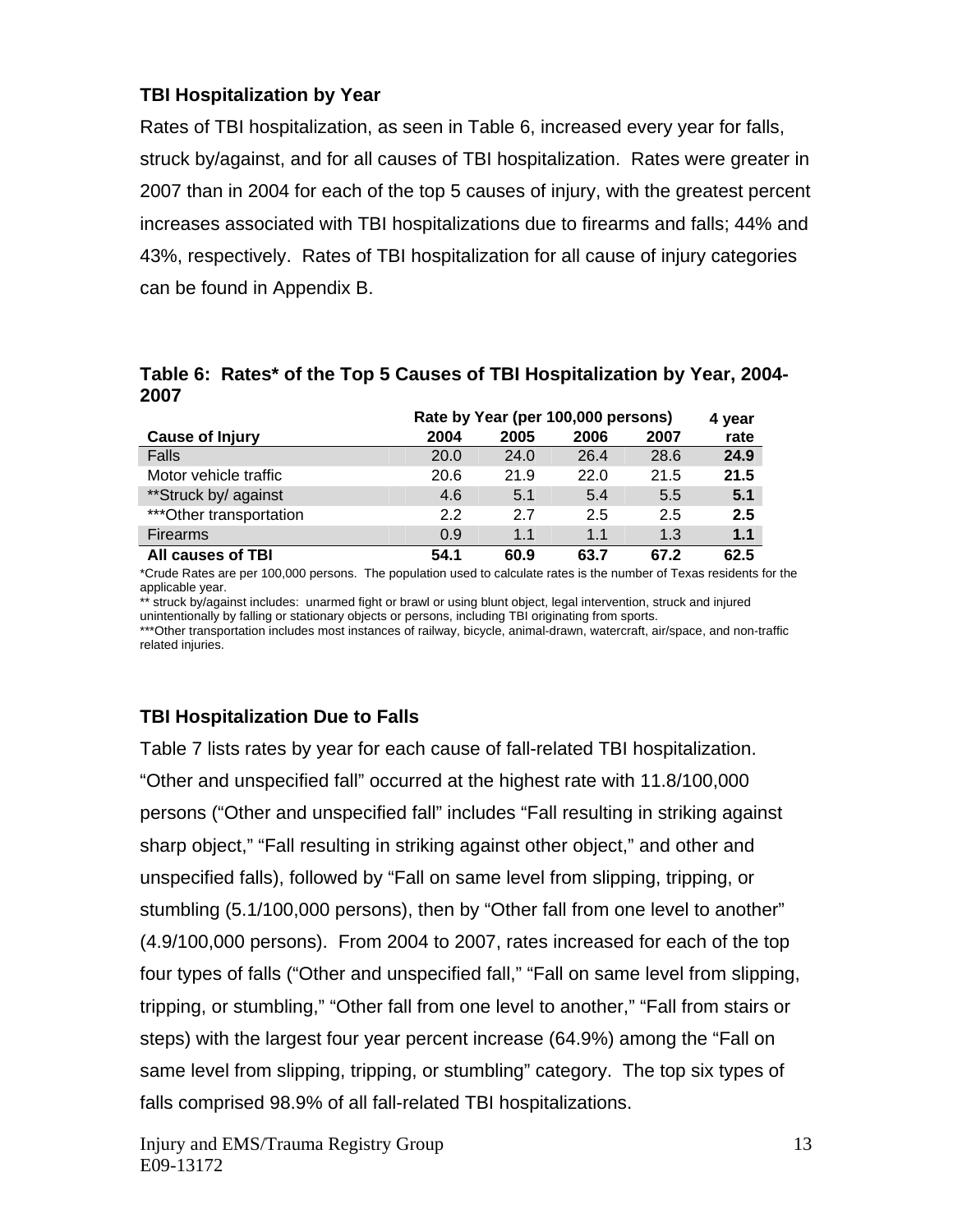|                                                                                      |       | Rate* by Year (per 100,000 persons) |       |       | <b>Four-Year</b> |
|--------------------------------------------------------------------------------------|-------|-------------------------------------|-------|-------|------------------|
| <b>Cause of Injury</b>                                                               | 2004  | 2005                                | 2006  | 2007  | rate             |
| Other and unspecified fall                                                           | 9.8   | 11.5                                | 12.2  | 13.6  | 11.8             |
| Fall on same level from slipping, tripping, or<br>stumbling                          | 3.7   | 4.9                                 | 5.7   | 6.1   | 5.1              |
| Other fall from one level to another                                                 | 3.8   | 4.8                                 | 5.2   | 5.6   | 4.9              |
| Fall from Stairs or steps                                                            | 0.9   | 1.0                                 | 1.2   | 1.3   | 1.1              |
| Fall on or from ladders or scaffolding                                               | 0.9   | 0.9                                 | 1.0   | 1.0   | 1.0              |
| Fall from or out of building or other structure                                      | 0.7   | 0.7                                 | 0.8   | 0.8   | 0.8              |
| Fall on same level from collision, pushing, or                                       | 0.1   | 0.1                                 | 0.1   | 0.1   | 0.1              |
| shoving, by or with other person                                                     |       |                                     |       |       |                  |
| Suicide and self-inflicted injury by other and<br>unspecified means                  | < 0.1 | < 0.1                               | 0.1   | < 0.1 | < 0.1            |
| Fall into hole or other opening in surface                                           | 0.1   | < 0.1                               | < 0.1 | < 0.1 | < 0.1            |
| Falling from high place, undetermined whether<br>accidentally or purposely inflicted | < 0.1 | < 0.1                               | 0.1   | < 0.1 | < 0.1            |
| Pushing from high place                                                              | < 0.1 | < 0.1                               | < 0.1 | < 0.1 | < 0.1            |
| Total                                                                                | 20.0  | 24.0                                | 26.4  | 28.6  | 24.9             |

## **Table 7: Rate of TBI Hospitalization Due to Falls by Year, 2004-2007**

\*Crude Rates are per 100,000 persons. The population used to calculate rates is the number of Texas residents for the applicable year.

## **TBI Hospitalization Due to Falls among Seniors**

Among the 65-74 years and 75+ years age groups, "Other and unspecified fall" was reported at the highest rates (34.5/100,000 persons and 139.6/100,000 persons), followed by "Fall on same level from slipping, tripping, or stumbling" (15.6/100,000 persons and 61.6/100,000 persons), and "Other fall from one level to another" (8.1/100,000 persons and 26.9/100,000 persons). Rates increased each year from 2004 to 2007 resulting in a 51% increase in the 65-74 years age group and a 55% increase in the 75+ age group over that time period (Tables 8 and 9).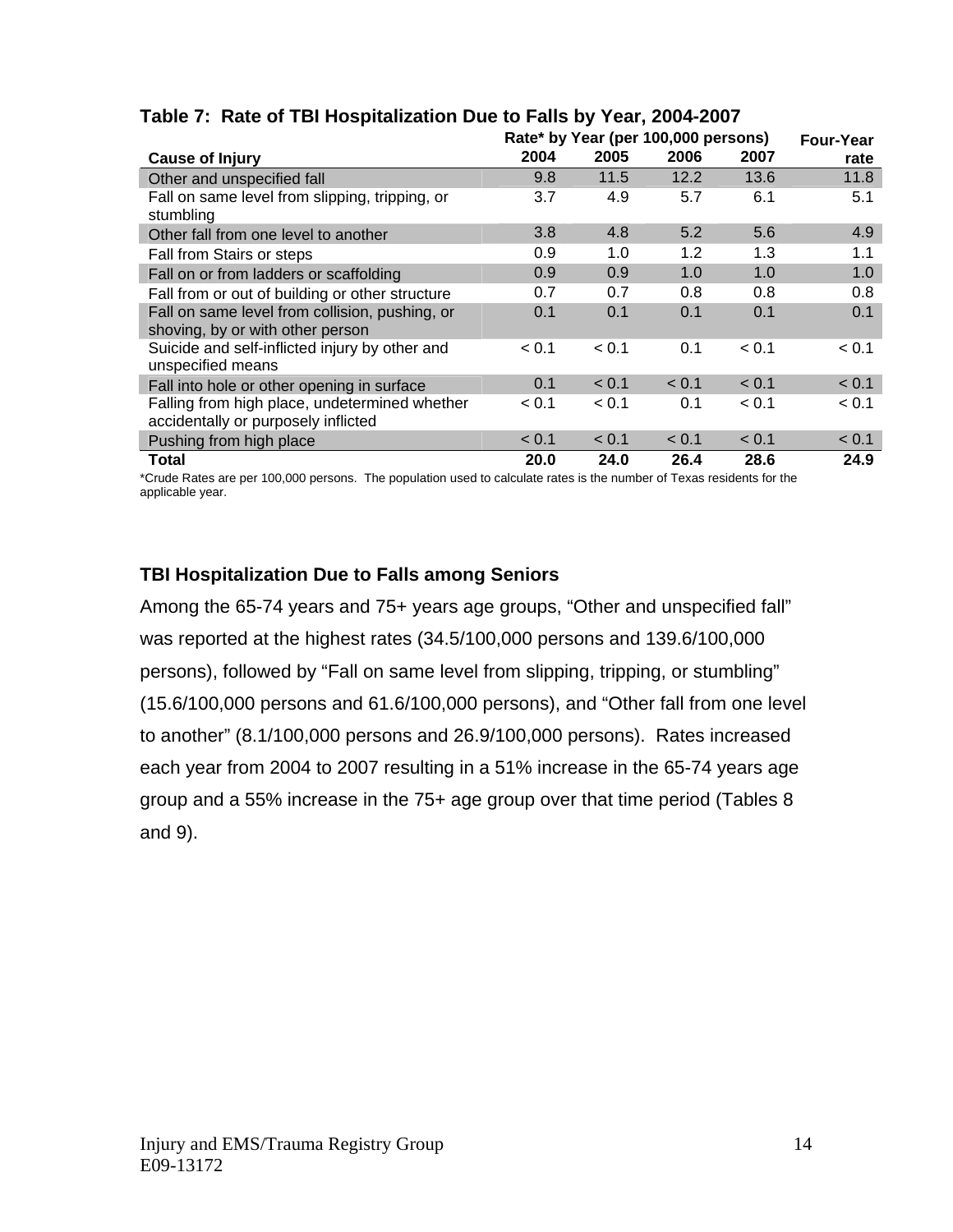|                                                |      | Rate by Year (per 100,000 persons) |      |      |      |  |  |  |
|------------------------------------------------|------|------------------------------------|------|------|------|--|--|--|
| <b>Cause of Injury</b>                         | 2004 | 2005                               | 2006 | 2007 | Rate |  |  |  |
| Other and unspecified fall                     | 28.8 | 33.6                               | 34.5 | 40.7 | 34.5 |  |  |  |
| Fall on same level from slipping, tripping, or |      |                                    |      |      |      |  |  |  |
| stumbling                                      | 11.9 | 14.7                               | 17.1 | 18.2 | 15.6 |  |  |  |
| Other fall from one level to another           | 5.9  | 9.0                                | 8.9  | 8.5  | 8.1  |  |  |  |
| Fall from Stairs or steps                      | 2.8  | 2.1                                | 3.5  | 4.1  | 3.2  |  |  |  |
| Fall on or from ladders or scaffolding         | 3.0  | 2.2                                | 2.6  | 2.6  | 2.6  |  |  |  |
| Fall from or out of building or other          |      |                                    |      |      |      |  |  |  |
| structure                                      | 0.9  | 0.5                                | 0.5  | 0.8  | 0.7  |  |  |  |
| Fall on same level from collision, pushing,    |      |                                    |      |      |      |  |  |  |
| or shoving, by or with other person            | 0.0  | 0.1                                | 0.2  | 0.1  | 0.1  |  |  |  |
| Fall into hole or other opening in surface     | 0.0  | 0.0                                | 0.0  | 0.1  | 0.0  |  |  |  |
| <b>All falls</b>                               | 53.3 | 62.2                               | 67.3 | 75.0 | 64.7 |  |  |  |

#### **Table 8: Rate of TBI Hospitalization Due to Falls among Ages 65-74 Years, 2004-2007**

\*Crude Rates are per 100,000 persons. The population used to calculate rates is the number of Texas residents for the applicable year.

#### **Table 9: Rate of TBI Hospitalization Due to Falls among Ages 75+ Years, 2004-2007**

|                                                                                    |       | Rate* by Year (per 100,000 persons) | Four-Year |       |       |
|------------------------------------------------------------------------------------|-------|-------------------------------------|-----------|-------|-------|
| <b>Cause of Injury</b>                                                             | 2004  | 2005                                | 2006      | 2007  | Rate  |
| Other and unspecified fall                                                         | 115.6 | 137.1                               | 148.7     | 155.6 | 139.6 |
| Fall on same level from slipping, tripping, or<br>stumbling                        | 43.3  | 58.4                                | 70.6      | 73.1  | 61.6  |
| Other fall from one level to another                                               | 20.4  | 25.1                                | 29.9      | 31.8  | 26.9  |
| Fall from Stairs or steps                                                          | 5.8   | 7.1                                 | 9.5       | 9.9   | 8.1   |
| Fall on or from ladders or scaffolding                                             | 2.2   | 2.0                                 | 2.7       | 2.0   | 2.2   |
| Fall from or out of building or other structure                                    | 0.2   | 0.6                                 | 0.6       | 1.2   | 0.6   |
| Fall on same level from collision, pushing,<br>or shoving, by or with other person | 0.1   | 0.3                                 | 0.2       |       | 0.1   |
| Fall into hole or other opening in surface                                         | 0.4   | < 0.1                               | < 0.1     |       | 0.1   |
| Falling from high place, undetermined                                              |       | 0.1                                 |           |       |       |
| whether accidentally or purposely inflicted                                        | < 0.1 |                                     | < 0.1     | < 0.1 |       |
| <b>All falls</b>                                                                   | 188.0 | 230.7                               | 262.0     | 273.6 | 239.4 |

\*Crude Rates are per 100,000 persons. The population used to calculate rates is the number of Texas residents for the applicable year.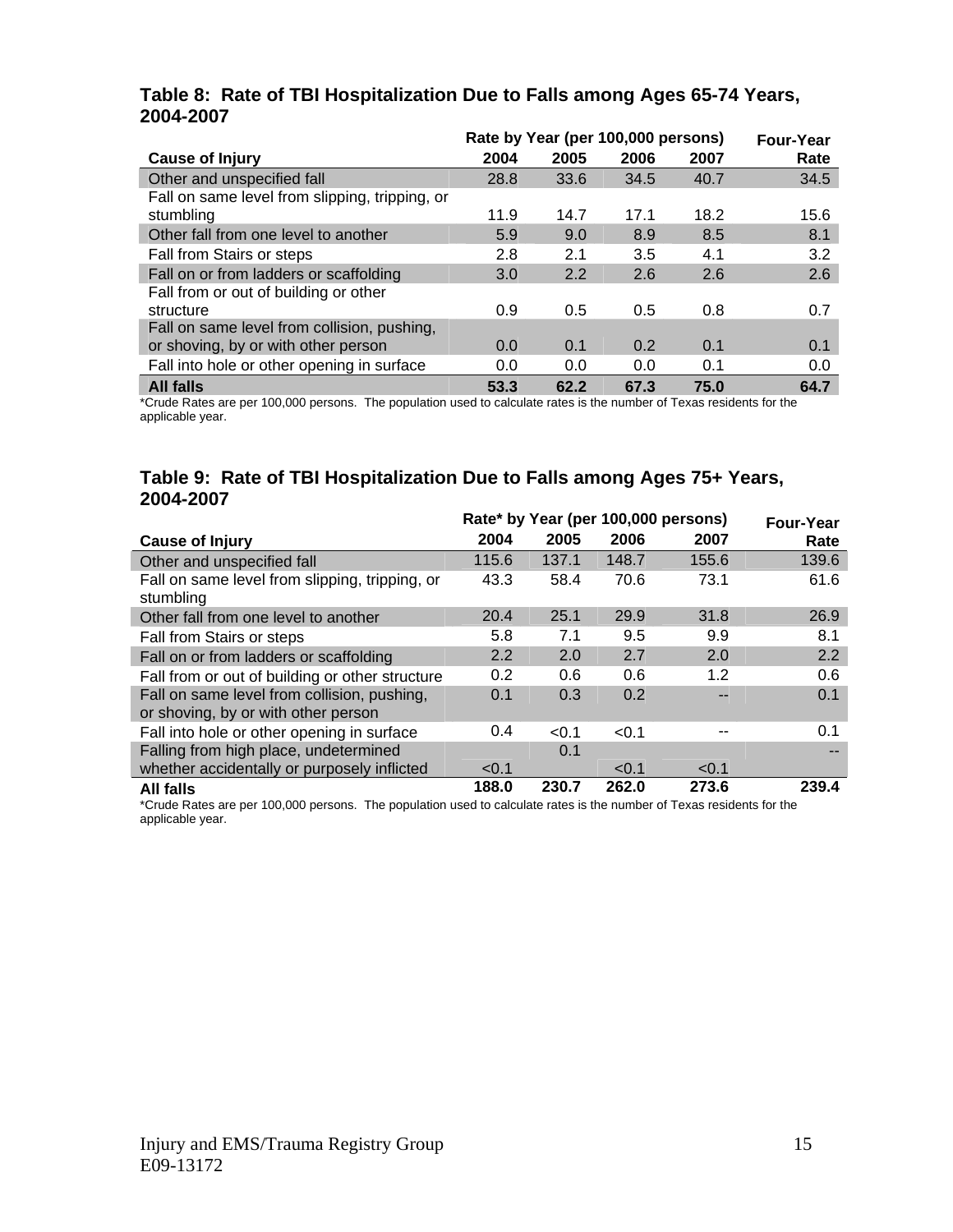## **TBI Hospitalization Due to Motor Vehicle Traffic**

As shown in Table 10, the highest rates of motor vehicle related TBI hospitalization occurred in non-motorcycle motor vehicles (15.1/100,000 persons), followed by motorcycles (2.9/100,000 persons), then by pedal cyclists (0.5/100,000 persons). Rates of motor vehicle related TBI hospitalization were consistent from 2004-2007, with the exception of motorcycle, which had a four year increase of 41% (from 2.2/100,000 to 3.1/100,000 persons). Forty-three records did not contain enough information to determine type of motor vehicle traffic injury.

|           | Table 10: Rate of TBI Hospitalization Due to Motor Vehicle Traffic by Year, |  |  |  |
|-----------|-----------------------------------------------------------------------------|--|--|--|
| 2004-2007 |                                                                             |  |  |  |

|                                | Rate* by Year (per 100,000 persons) | <b>Four-Year</b> |      |      |      |
|--------------------------------|-------------------------------------|------------------|------|------|------|
| <b>Cause of Injury</b>         | 2004                                | 2005             | 2006 | 2007 | rate |
| Motor vehicle (non-motorcycle) | 14.7                                | 15.7             | 15.2 | 14.7 | 15.1 |
| Motorcycle                     | 2.2                                 | 2.8              | 3.2  | 3.1  | 2.9  |
| Pedal cyclist                  | 0.5                                 | 0.5              | 0.5  | 0.4  | 0.5  |
| Pedestrian                     | 2                                   | 1.9              | 2    | 2.1  | 2    |
| Unspecified                    |                                     | 0.9              | 0.9  | 0.8  | 0.9  |
| Other, specified               | 0.1                                 | 0.1              | 0.1  | 0.2  | 0.1  |
| All motor vehicle traffic      | 20.6                                | 21.9             | 21.9 | 21.4 | 21.5 |

\*Crude Rates are per 100,000 persons. The population used to calculate rates is the number of Texas residents for the applicable year.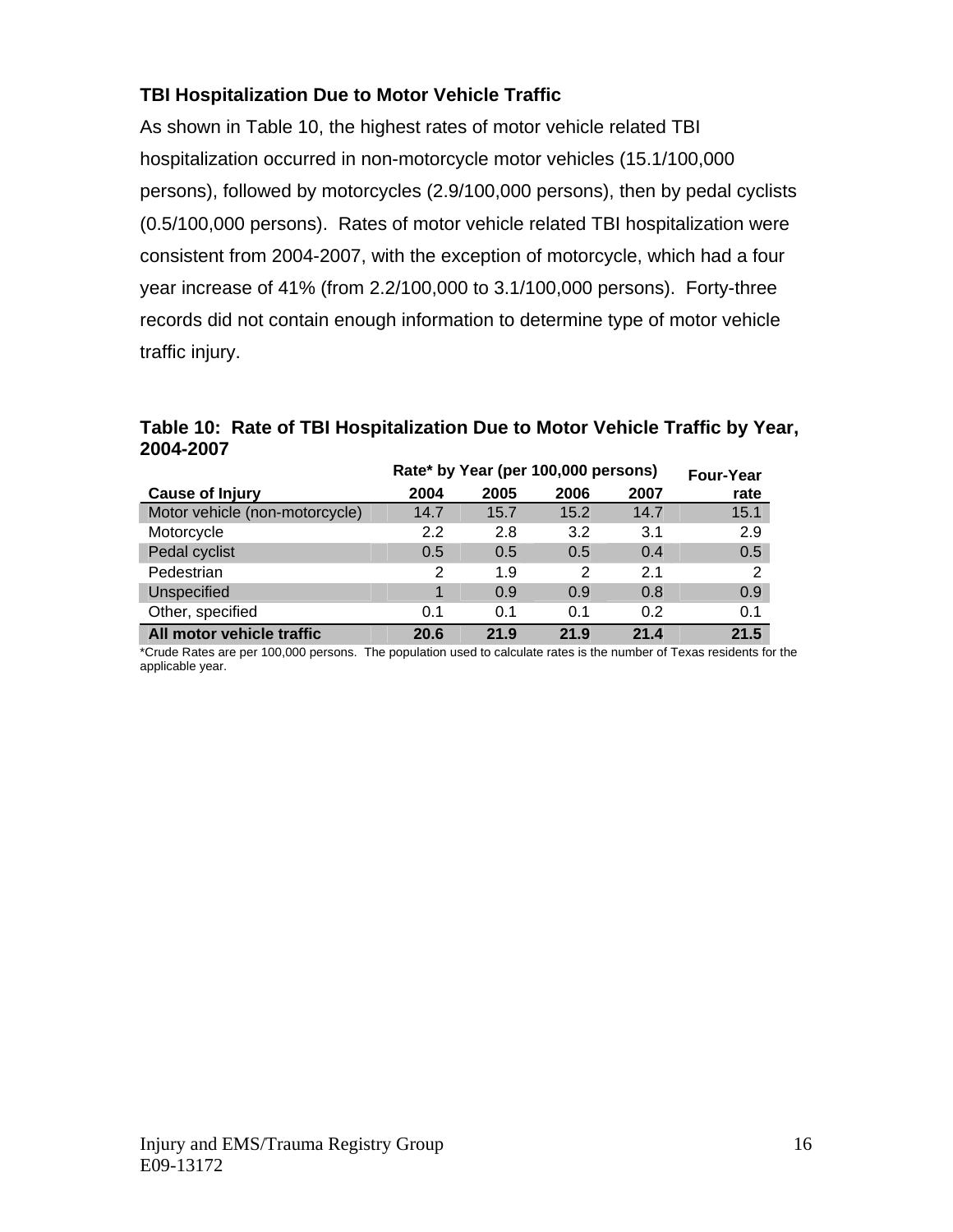## **TBI Hospitalization by Manner/Intent**

Of all TBI hospitalizations (figure 3), 87.7% were unintentional, 9.3% were intentional/ assault, and 1% were intentional/self-inflicted (for more detailed information related to cause of injury, see Appendix A).



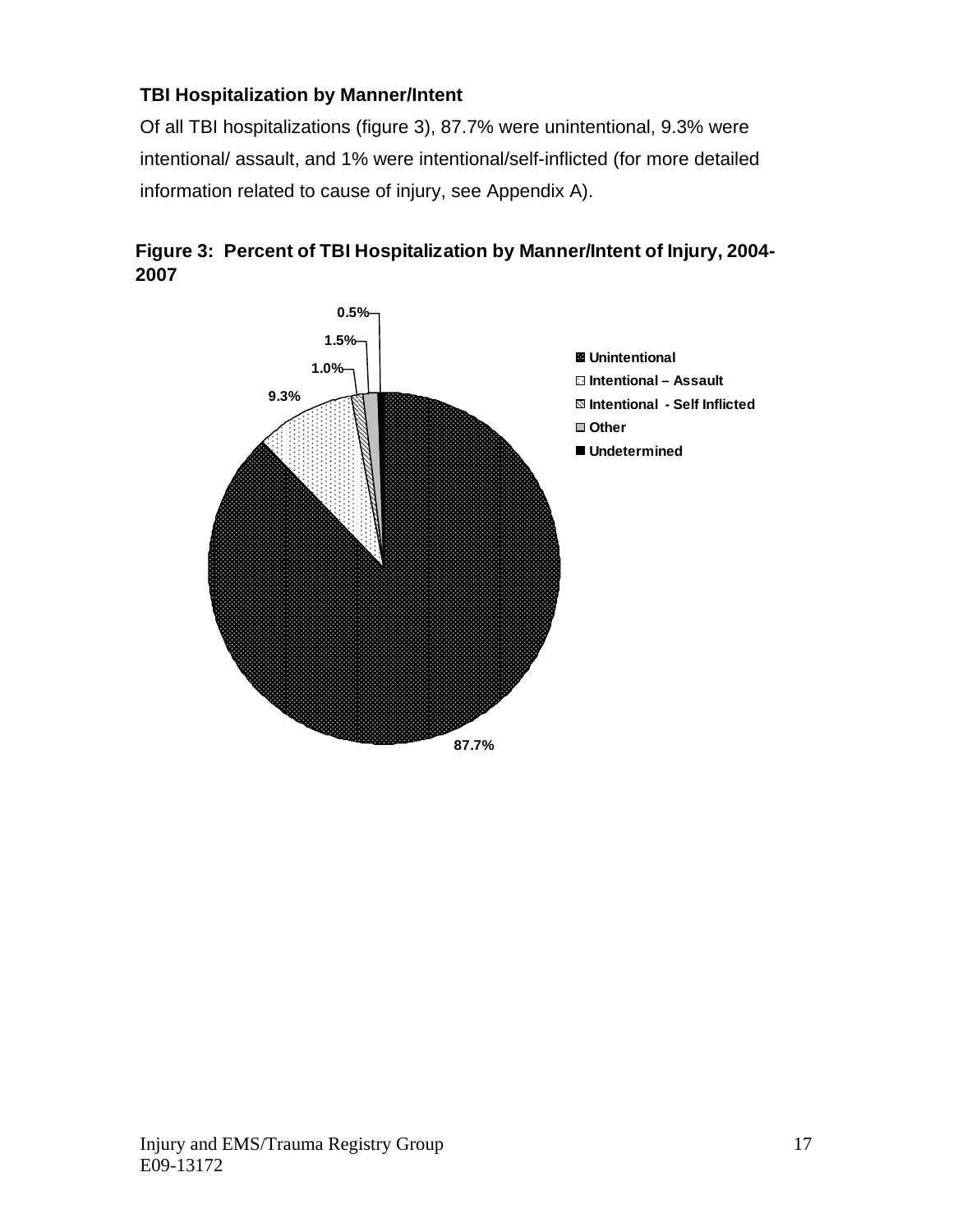#### **Extent of TBI Hospitalization**

#### **Length of Hospital Stay by Cause of TBI**

Table 11 describes the length of stay by the top 5 causes of TBI hospitalization. TBI hospitalization due to motor vehicle traffic required the greatest number of days in the hospital (174,502 days) followed by falls (135,019 days), and struck by/against (22,846 days) for the four year period. Firearms resulted in the highest average number of days hospitalized (9.2 days/stay), followed by motor vehicle traffic (8.7 days/stay). The lowest average length of stay was associated with other transportation (5.5 days/stay) and falls (5.8 days/stay). Reported length of stay spanned from 1 to 3,636 days, with 1 day stays occurring the greatest number of times (13,029). The total number of days stayed was 607,628, with an average of 8.2 days. Two cases did not contain adequate information to determine length of stay and were excluded from tables 11 and 12.

|                         | <b>Length of Stay (Days)</b> |         |                  |       |                   |  |  |
|-------------------------|------------------------------|---------|------------------|-------|-------------------|--|--|
|                         |                              |         | <b>Standard</b>  |       |                   |  |  |
| <b>Cause of Injury</b>  | <b>Cases</b>                 | Average | <b>Deviation</b> | Max   | <b>Total Days</b> |  |  |
| Falls                   | 23,085                       | 5.8     | 7.6              | 315   | 135,019           |  |  |
| Motor vehicle traffic   | 19,971                       | 8.7     | 13.6             | 362   | 174,502           |  |  |
| *Struck by/against      | 4.777                        | 4.8     | 8.8              | 183   | 22,846            |  |  |
| ** Other transportation | 2,299                        | 5.5     | 8.5              | 170   | 12,732            |  |  |
| Firearm                 | 1,020                        | 9.2     | 15.2             | 117   | 9,388             |  |  |
| All causes of TBI       | 74,120                       | 8.2     | 19.3             | 3,636 | 607,628           |  |  |

**Table 11: Length of Stay by the Top 5 causes of TBI Hospitalization, 2004- 2007**

\* struck by/against includes: unarmed fight or brawl or using blunt object, legal intervention, struck and injured

unintentionally by falling or stationary objects or persons, including TBI originating from sports.

\*\*Other transportation includes most instances of railway, bicycle, animal-drawn, watercraft, air/space, and non-traffic related injuries.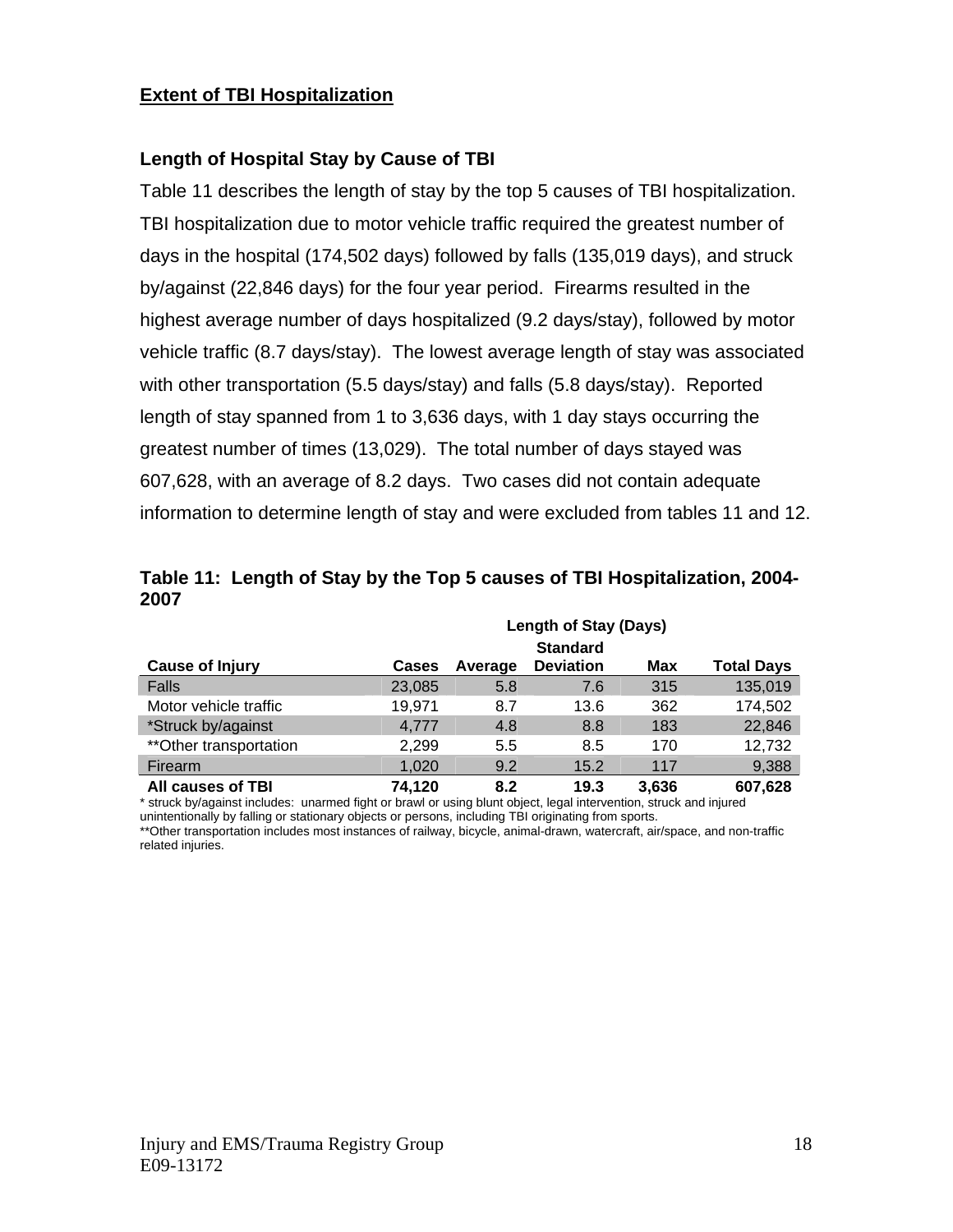## **Length of Hospital Stay by Age Category**

Table 12 shows the length of hospital stay by age category. The 18-44 year group spent the greatest number of days in the hospital (208,694 days), followed by the 45-64 year group (137,324 days), and the 75+ group (121,569 days). The highest average stays were associated with the 45-64 years (9.6/100,000 persons) and 18-44 years (8.8/100,000 persons) age groups. The lowest average hospital stays were associated with the 0-17 years (6.3 days/stay) and the 75+ years (7.4 days/stay) age groups.

|                     |              |      | <b>Length of Stay</b> |       |                   |
|---------------------|--------------|------|-----------------------|-------|-------------------|
|                     |              |      | <b>Standard</b>       |       |                   |
| <b>Age Category</b> | <b>Cases</b> | Mean | <b>Deviation</b>      | Max   | <b>Total Days</b> |
| $0 - 17$            | 13,059       | 6.3  | 15.4                  | 1,097 | 82,793            |
| 18-44               | 23,733       | 8.8  | 15.9                  | 882   | 208,694           |
| 45-64               | 14,307       | 9.6  | 33.7                  | 3,636 | 137,324           |
| 65-74               | 6,582        | 8.7  | 12.9                  | 381   | 57,248            |
| $75+$               | 16,439       | 7.4  | 7.6                   | 107   | 121,569           |
| AII TBI             | 74,120       | 8.2  | 19.3                  | 3,636 | 607,628           |

## **Table 12: Length of Stay by Age Category, 2004-2007**

## **Hospital Discharge Status Related to TBI Hospitalization**

Table 13 lists the discharge status of TBI hospitalizations. "Discharged to home or self care" was reported in the greatest frequency with 45,746 cases representing 61.8% of all TBI records. The discharge status category with the highest average length of stay was "Discharged to other health care setting" with 13.3 days and the lowest was "Left against medical advice" (3.9 days). Fifty-two records (0.1%) contained insufficient information needed to determine discharge status and were excluded from this table.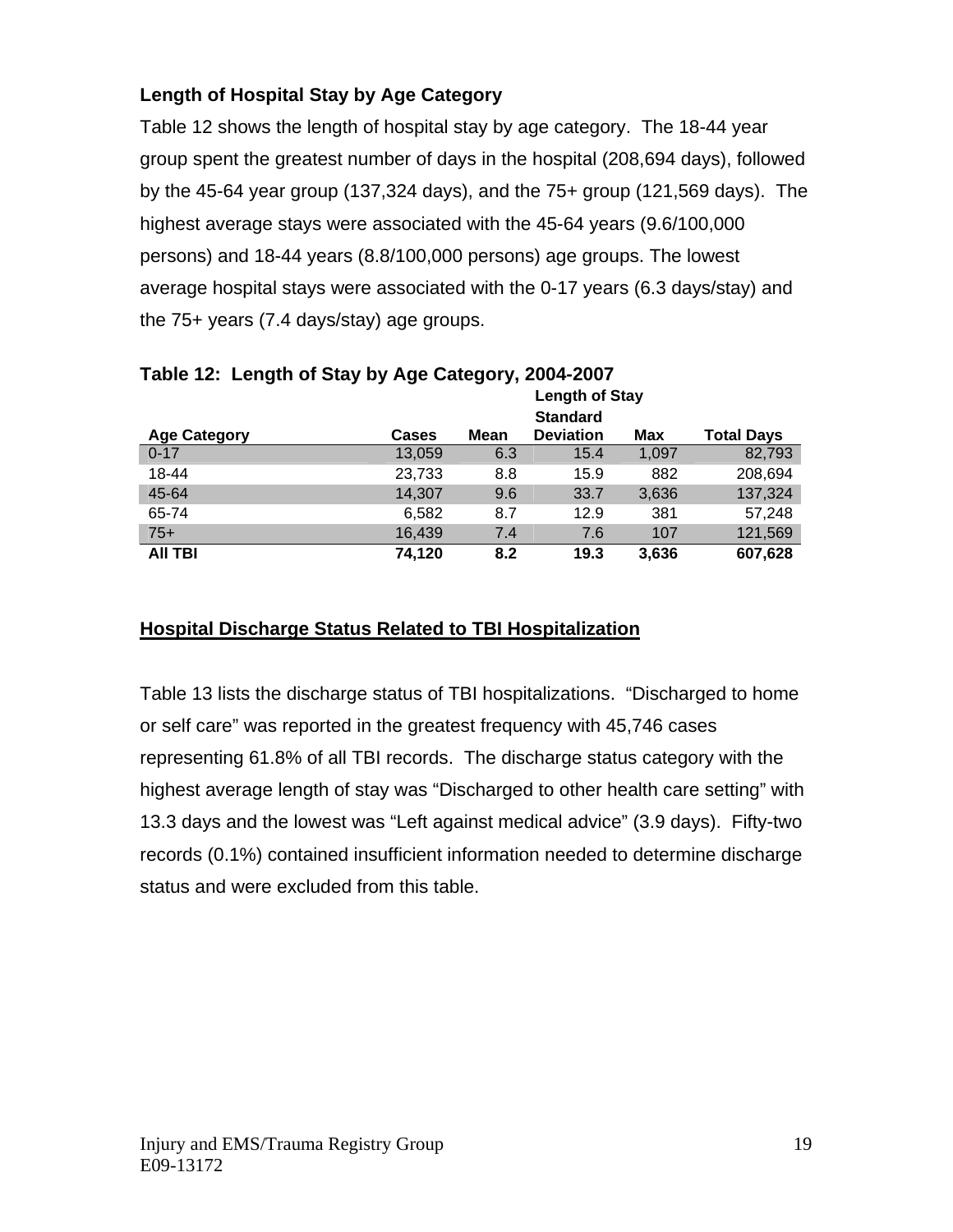| <b>Status at Discharge</b>              | Cases  | <b>Percent</b> | <b>Average Stay</b><br>(days) |
|-----------------------------------------|--------|----------------|-------------------------------|
| Discharged to home to self care         | 45,746 | 61.8%          | 6.1                           |
| Discharged to other health care setting | 21,422 | 28.9%          | 13.3                          |
| <b>Expired</b>                          | 5,163  | 7.0%           | 6                             |
| Discharge to Hospice                    | 877    | 1.2%           | 9.2                           |
| Left against medical advice             | 776    | 1.0%           | 3.9                           |
| Still patient                           | 49     | 0.1%           | 11.8                          |
| Discharged to care of home IV provider  | 26     | $0.0\%$        | 11.3                          |
| Admitted as inpatient to this hospital  | 11     | $0.0\%$        | 11.7                          |
| <b>All cases</b>                        | 74.070 | 100.0%         | 8.2                           |

## **Table 13: Discharge Status of TBI Hospitalizations, 2004-2007**

#### **Discharge Status by Age Category**

Table 14 describes rates related to discharge status by age group. Rates rise as age group increases for "Discharged to other health care setting," "Expired," and "Discharged to hospice." The 75+ age group was "Discharged to other health care setting" at a much higher rate (236.1/100,000 persons) than the other age groups. This age group also had the highest rates of "Expired" (39.7/100,000 persons) and "Discharge to Hospice" (15.1/100,000 persons).

#### **Table 14: Rates\* of TBI Hospitalization Discharge Status by Age Group, 2004-2007**

|                                        | <b>Age Category (Years)</b> |       |       |       |       |          |  |  |  |
|----------------------------------------|-----------------------------|-------|-------|-------|-------|----------|--|--|--|
| <b>Status at Discharge</b>             | $0 - 17$                    | 18-44 | 45-64 | 65-74 | $75+$ | All ages |  |  |  |
| Discharged to home to self care        | 44.6                        | 48.1  | 44.2  | 58.9  | 101.6 | 49.2     |  |  |  |
| Discharged to other health care        |                             |       |       |       |       |          |  |  |  |
| setting                                | 4.5                         | 9.9   | 17.8  | 60.7  | 236.1 | 23.1     |  |  |  |
| <b>Expired</b>                         | 2.5                         | 3.8   | 4.7   | 9.6   | 39.7  | 5.6      |  |  |  |
| Discharge to Hospice                   | < 0.1                       | 0.1   | 0.5   | 2.4   | 15.1  | 0.9      |  |  |  |
| Left against medical advice            | 0.1                         | 1.2   | 1.1   | 0.8   | 1.0   | 0.8      |  |  |  |
| Still patient                          | < 0.1                       | < 0.1 | < 0.1 | 0.1   | 0.3   | 0.1      |  |  |  |
| Admitted as inpatient to this hospital |                             | < 0.1 | < 0.1 | < 0.1 | 0.1   | < 0.1    |  |  |  |
| Discharged to care of home IV          |                             |       |       |       |       |          |  |  |  |
| provider                               | < 0.1                       | < 0.1 | < 0.1 | < 0.1 | 0.1   | < 0.1    |  |  |  |
| <b>All cases</b>                       | 51.7                        | 63.1  | 68.5  | 132.6 | 394.1 | 79.8     |  |  |  |

\*Crude Rates are per 100,000 persons. The population used to calculate rates is the number of Texas residents in applicable age groups for years 2004-2007.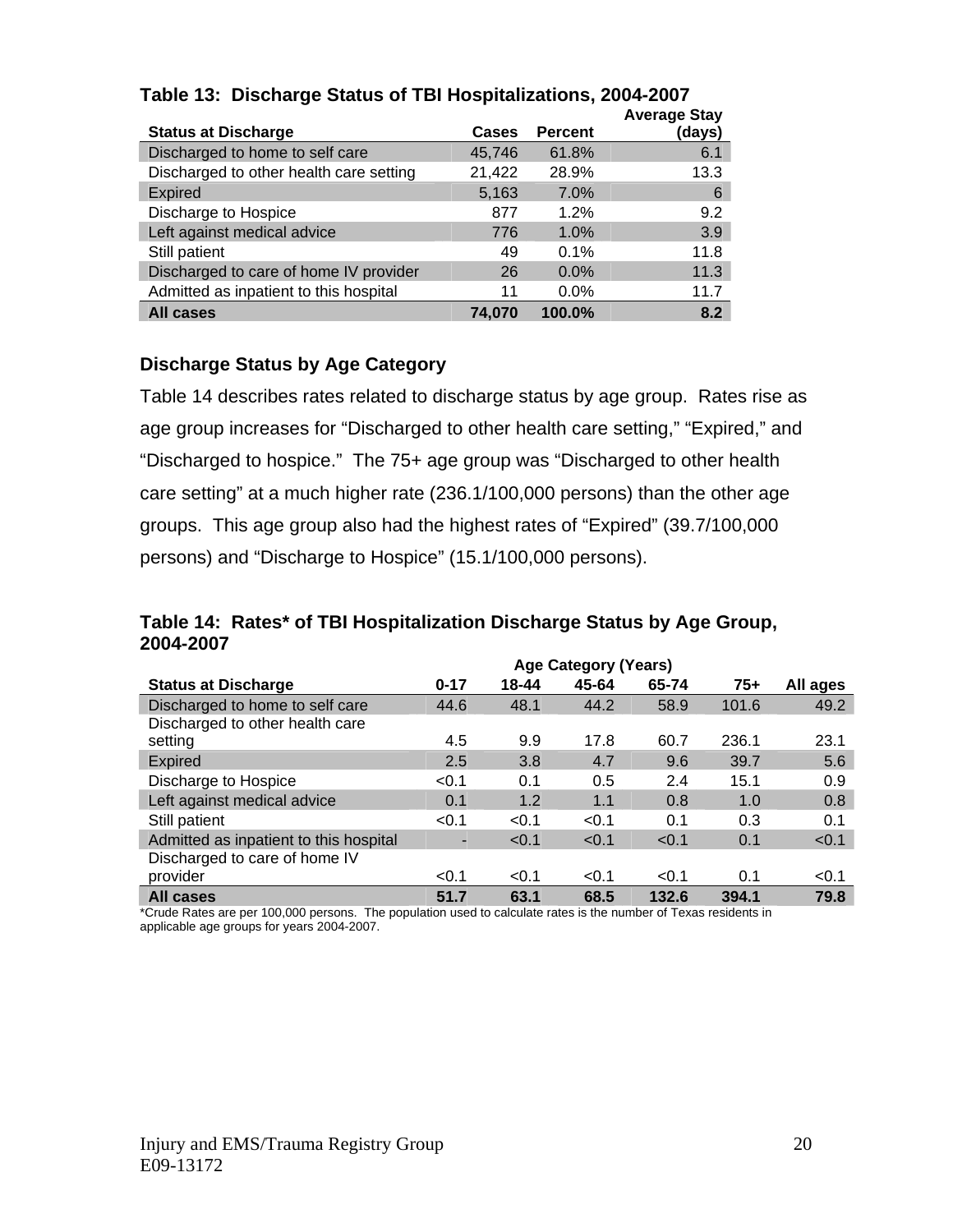## **Hospital Charges Associated with TBI Hospitalization**

Primary payer source is described in Table 15. The total TBI-related hospital charges for the time period reviewed were \$3,832,000,000. Medicare was the largest primary payment source for TBI hospitalizations (29.4%), followed by insurance companies (26.2%), and Medicaid (12.9%). Mean hospital charge ranged from \$39,509 (disability insurance) to \$66,277 (Medicaid). The greatest total charges were attributed to cases in which insurance companies were the primary payer source, accounting for 27.1% (\$1,040,000,000) of hospital charges. Cases for which Medicare and Medicaid were the primary payer source accounted for 40.1% of hospital charges (\$1,535,800,000). There were 170 records that did not contain information related to primary payment source, and are indicated by "Missing" in Table 15.

| <b>Primary Payment Source</b> | Cases  | <b>Percent of</b><br>Cases | Mean     | <b>Standard</b><br><b>Deviation</b> | <b>Total Charges</b> |
|-------------------------------|--------|----------------------------|----------|-------------------------------------|----------------------|
| Medicare                      | 21,792 | 29.4%                      | \$41,467 | \$76,024                            | \$903,700,000        |
| Insurance company             | 19,425 | 26.2%                      | \$53,515 | \$83,843                            | \$1,040,000,000      |
| Medicaid                      | 9,537  | 12.9%                      | \$66,277 | \$127,910                           | \$632,100,000        |
| Self-pay                      | 6,942  | 9.4%                       | \$56,697 | \$81,811                            | \$393,600,000        |
| <b>Blue cross</b>             | 4,467  | 6.0%                       | \$53,269 | \$82,000                            | \$238,000,000        |
| <b>Workers Compensation</b>   | 1.741  | 2.3%                       | \$58,192 | \$86,341                            | \$101,300,000        |
| Other non-federal programs    | 1,619  | 2.2%                       | \$59,190 | \$77,202                            | \$95,830,000         |
| Champus                       | 700    | 0.9%                       | \$49,722 | \$117,923                           | \$34,810,000         |
| Other federal programs        | 629    | 0.8%                       | \$50,667 | \$66,397                            | \$31,870,000         |
| Disability insurance          | 5      | 0.0%                       | \$39,509 | \$14,638                            | \$197,543            |
| Other                         | 7,095  | 9.6%                       | \$49,994 | \$76,231                            | \$354,700,000        |
| Missing                       | 170    | 0.2%                       | \$37,646 | \$47,708                            | \$6,399,826          |
| All payment sources           | 74,122 | 100.0%                     | \$51,697 | \$88,191                            | \$3,832,000,000      |

**Table 15: Primary Payer Source of TBI Hospitalization, 2004-2007 Hospital Charges**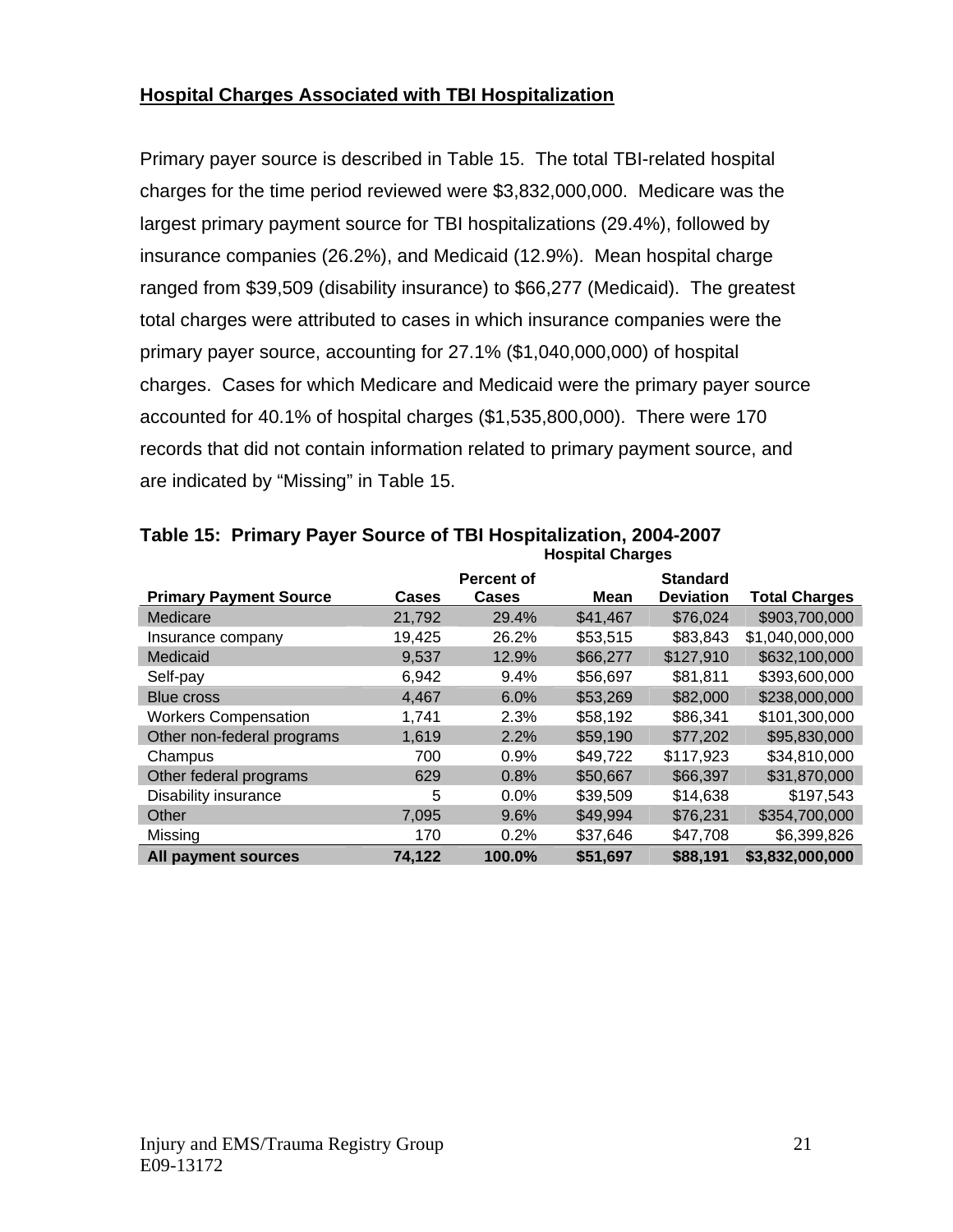## **Hospital Charges by Cause of TBI Hospitalization**

Among the five most frequently reported causes, mean hospital charges [Table 16] ranged from \$32,833 (struck by/against) to \$71,813 (firearms). Although there were fewer cases due to motor vehicle traffic than for falls, motor vehicle traffic was associated with the greatest percent of the total charges (35.8%, \$1,370,000,000), followed by falls (21.5%, \$825,000,000), and struck by/against (4.1%, \$156,900,000). Motor vehicle traffic and falls together accounted for 57.3% of all hospital charges.

#### **Table 16: Hospital Charges by the Top 5 Causes of TBI Hospitalization, 2004-2007**

|                         |               | <b>Percent of</b> |                | <b>Standard</b>  |                      | <b>Percent of</b> |
|-------------------------|---------------|-------------------|----------------|------------------|----------------------|-------------------|
| <b>Cause of TBI</b>     | Cases         | cases             | Mean           | <b>Deviation</b> | <b>Total Charges</b> | <b>Charges</b>    |
| Falls                   | 23.085        | 45.1%             | \$35,737       | \$51,991         | \$825,000,000        | 32.6%             |
| Motor vehicle traffic   | 19,971        | 39.0%             | \$68,601       | \$95,734         | \$1,370,000,000      | 54.2%             |
| *Struck by/against      | 4,778         | 9.3%              | \$32,833       | \$57,337         | \$156,900,000        | 6.2%              |
| ** Other transportation | 2.299         | 4.5%              | \$44,779       | \$69,181         | \$102,900,000        | 4.1%              |
| Firearm                 | 1.020         | 2.0%              | \$71,813       | \$102,963        | \$73,250,000         | 2.9%              |
| Ton <b>E</b> course     | <b>54 452</b> | <b>100.00/</b>    | <b>CAO AOO</b> | <b>¢76 121</b>   | ድኃ ፎኃዩ ሰፍሰ ሰሰሰ       | 100.00/           |

**Top 5 causes 51,153 100.0% \$49,422 \$76,131 \$2,528,050,000 100.0%** \* struck by/against includes: unarmed fight or brawl or using blunt object, legal intervention, struck and injured

unintentionally by falling or stationary objects or persons, including TBI originating from sports.

\*\*Other transportation includes most instances of railway, bicycle, animal-drawn, watercraft, air/space, and non-traffic

related injuries.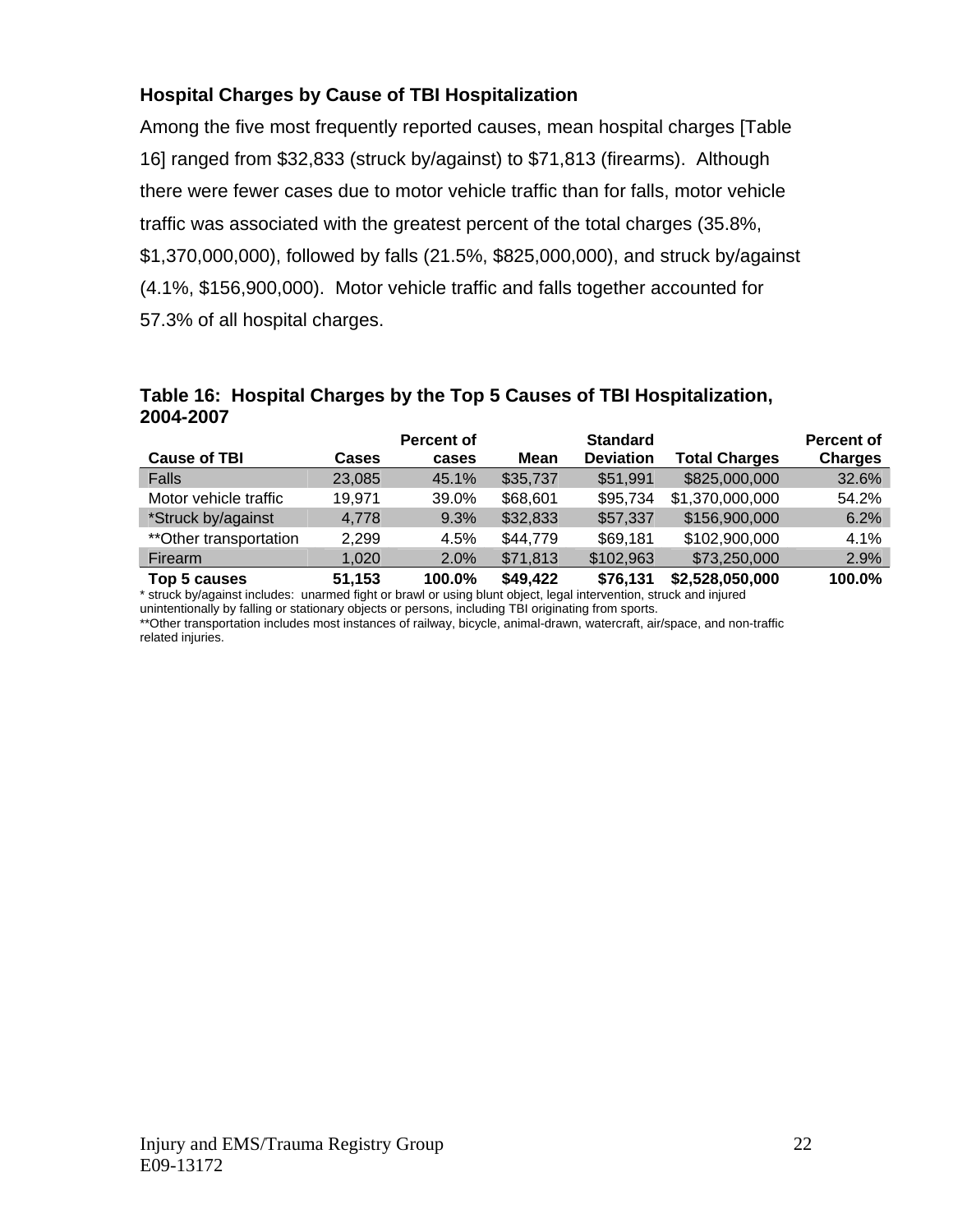## **CONCLUSIONS**

Based on information obtained from hospital discharge data, from 2004-2007:

General TBI Statistics

- 74,122 Texans were discharged from Texas hospitals after sustaining a TBI-related injury.
- The top 5 types of TBI injury; "Subarachnoid, subdural, and extradural hemorrhage following injury", "Fracture of base of skull", and "Concussion" contributed the largest proportion of diagnoses associated with 87.8% of all TBI hospitalizations.
- The top 5 causes of TBI hospitalizations; falls, motor vehicle traffic, struck by/against, other transportation, and firearms, contributed to 88% of all TBI hospitalizations; falls accounted for 40% of all TBI hospitalizations, and falls and motor vehicle traffic together accounted for 74% of all TBI related hospitalizations.
- **TBI hospitalization rates for motorcycle traffic incidents increased 41%** from 2004 to 2007.
- The longest average hospital stays were associated with TBI due to firearm injury.

## Gender Differences

- Males had higher rates of TBI related hospitalization than females. The highest male-to-female ratio (2.5) was found in the 18-44 years age group.
- Males had higher rates of TBI hospitalizations due to motor vehicle traffic, struck by/against, other transportation, and firearms.
- Males were more likely to be hospitalized for TBI related to injuries sustained during an assault.
- **Females had slightly higher rates of TBI hospitalization due to falls.**
- Males were nearly seven times as likely as females to be hospitalized for a TBI related to a motorcycle traffic incident, and more than four times as likely due to a bicycle traffic incident.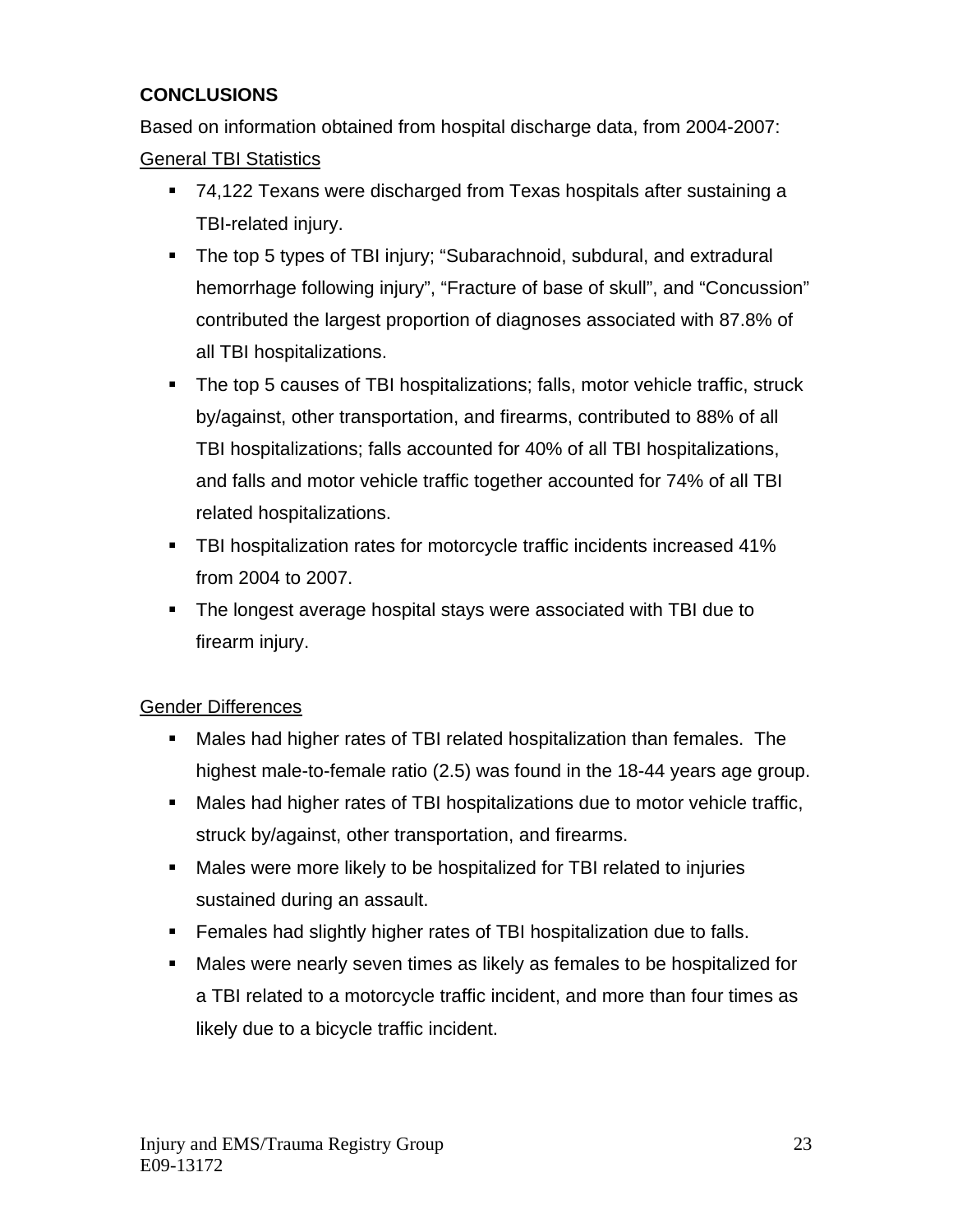## Age-Related Differences

- Fall-related TBI hospitalization rates were greatest among the two oldest age groups (65-74 years and 75+ years).
- Among children, infants less than one year had the highest rate of TBI hospitalization due to falls.
- Children 1-4 years of age had the highest rate for TBI hospitalization due to drowning/ near drowning.
- Young drivers, 15-17 years, had the highest rate of TBI hospitalization due to motor vehicle traffic.
- The longest average hospital stays were experienced by the 45-64 years age group.
- The 75+ years age group had the second shortest average hospital stays but the highest rate of discharge due to death.
- The two oldest age groups (65-74 years and 75+ years) had higher rates of discharge to other health care facilities and hospice.
- The highest rate of TBI hospitalization was experienced by the oldest age group (75+ years).

## Cost Associated with TBI Hospitalizations

- Over the period reviewed, the hospital costs for TBI related injuries were \$3,832,000,000.
- Cases for which Medicare and Medicaid were the primary payer source accounted for 40.1% (\$1,535,800,000) of hospital charges.
- The greatest total charges were attributed to cases in which insurance companies were the primary payer source, accounting for 27.1% (\$1,040,000,000) of hospital charges.
- **TBI hospitalizations due to motor vehicle traffic and falls represented** 56.9% of all TBI-related hospital charges.
- Average hospital charges by cause ranged from \$32,833 for struck by/against-related TBI hospitalizations to \$71,813 for firearm-related TBI hospitalizations.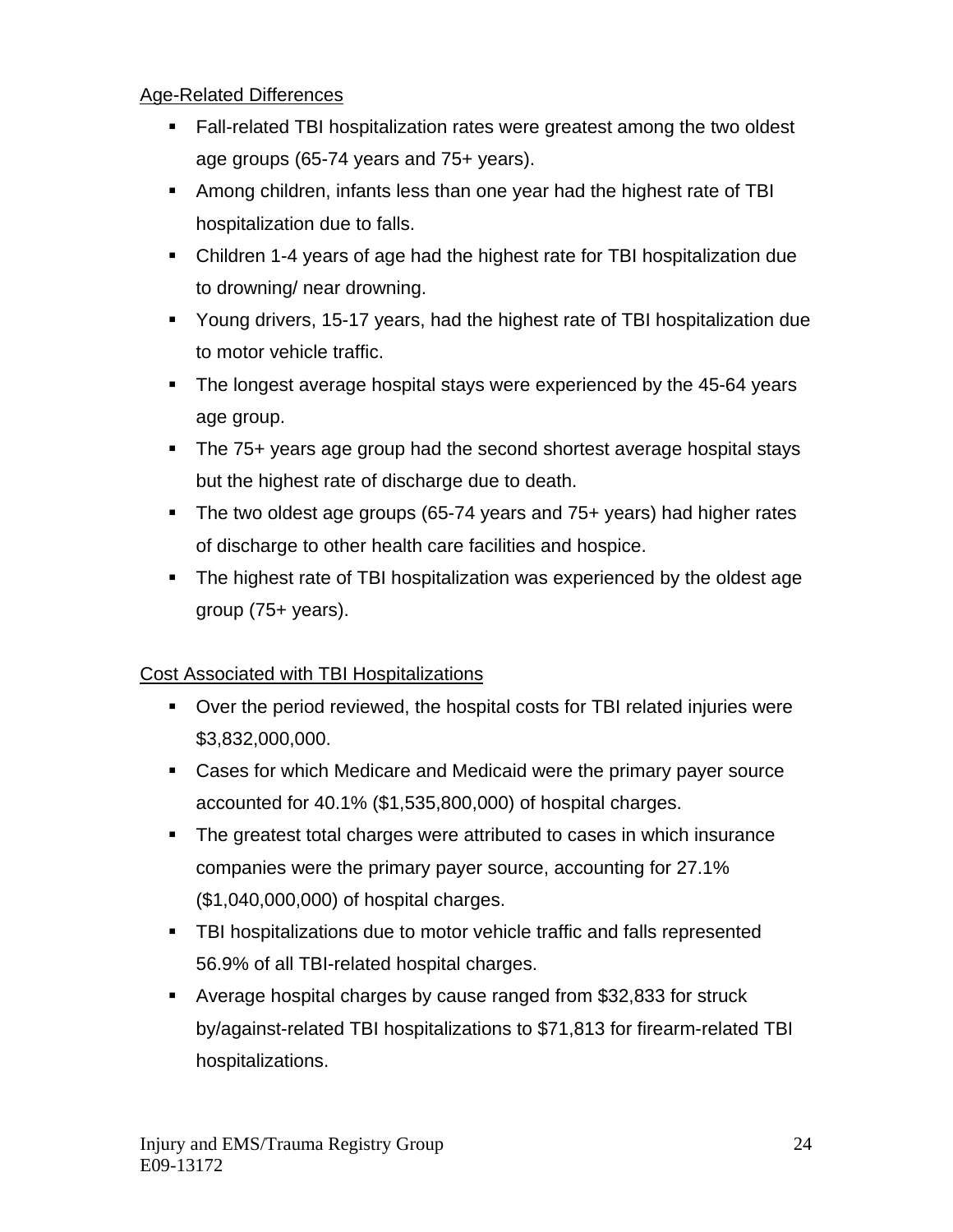## **LIMITIATIONS**

Due to THCIC policy, to protect patient and physician confidentiality, hospital discharge datasets cannot currently be linked to other datasets (e.g. vital statistics, EMS/Trauma Registry). Therefore, due to potential case duplication, it is not feasible to combine unlinked datasets. In 2003, the CDC conducted a nine state study to examine TBI hospitalization rates, in which hospital discharge and vital statistics datasets were linked (4). Because the dataset used for this report could not be linked with vital statistics data, Texas TBI rates could not be compared to those calculated in the CDC study.

Due to suppression of personal identifiers, patients discharged and then readmitted to another hospital could not be identified, thus some duplication may be present within this dataset.

If an ICD-9CM code indicates drug or alcohol use or an HIV diagnosis, the patient's age is reported using a broad age range (e.g. 0-17 years). Therefore, it is impossible to analyze more narrowly defined age groups (e.g. 0-4, 5-9) without omitting these patients. Gender is suppressed for the same diagnoses.

Of 74,122 cases, 16,034 (21.6%) did not contain enough information to adequately define the cause; thus, frequencies reported for cause of injury are likely to be underestimated.

The costs related to rehabilitation and post-hospital treatment is not included in hospital charges; thus, hospital charges are likely to underestimate the total cost of TBI treatment.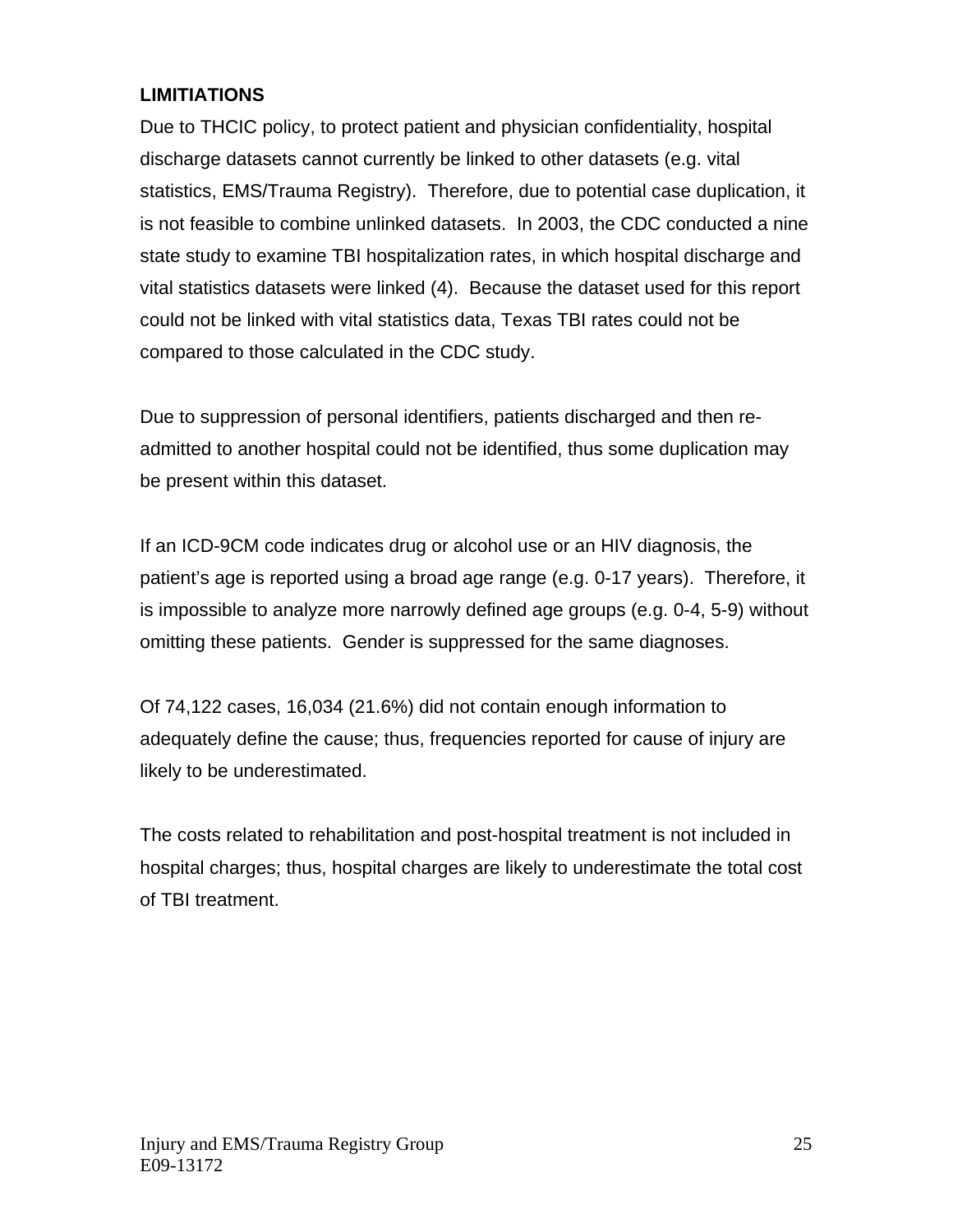## **PUBLIC HEALTH IMPLICATIONS**

Based on the information reviewed for this report we have made the following recommendations to reduce TBI-related hospitalizations:

## **Recommendation 1: Reduce TBI-related injuries due to falls in the elderly by implementing a state-wide falls prevention program aimed at older adults**

Falls are the most common cause of injury related death among older adults, and more than one-third of adults 65 years and older fall each year in the United States (5). Fall-related TBI hospitalization accounted for 31% of all TBI hospitalizations, with the majority occurring in older adults. Fall-related TBI hospitalizations have resulted in \$825 million dollars in hospital charges; approximately 21.5% of all TBI related hospital charges. The Texas Falls Prevention Coalition was recently formed with four priority areas: physical mobility, medication management, home safety, and environmental safety in the community. The coalition works with Area Agencies on Aging to implement the intervention program *A Matter of Balance*, which seeks to reduce fear of falling and increase activity levels among older adults. Successful implementation of evidence-based falls prevention programs could reduce fall-related TBI hospitalizations and hospital costs.

**Recommendation 2: Reduce TBI-related injuries due to motor vehicle collisions by improving education and training for the youngest drivers** The highest rates for motor vehicle-related TBI hospitalization occur among the youngest drivers, with the highest rates among 15-17 year olds. Motor vehiclerelated injuries account for 2 of 5 deaths among teens 16-19 years (6). Motor vehicle-related TBI hospitalizations were associated with the highest total hospital charges with a cost of 1.37 billion dollars. According to a CDC report, studies show graduated driver licensing, the system of laws and practices that gradually introduce young drivers into the driving population, may be an effective way of reducing motor vehicle-related injuries among the youngest drivers (6).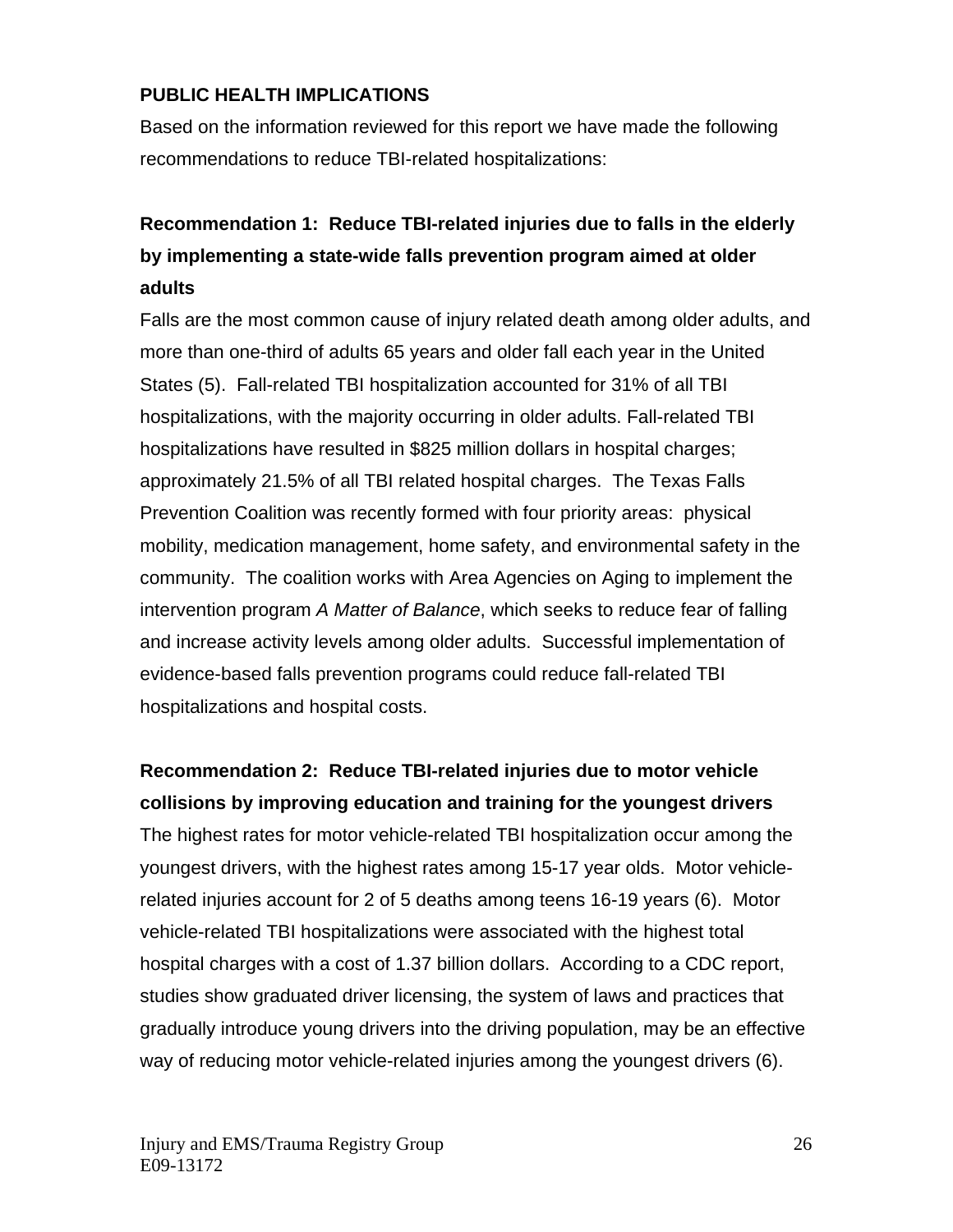## **Recommendation 3: Reduce TBI-related injuries in young children by providing parents with information on common causes of TBI in young children**

Among children, those less than one year had the highest rate of TBI hospitalization due to falls. One to four year old children had the highest rates due to drowning/ near drowning. The CDC lists several prevention tips aimed at reducing injuries in children including: supervision, home safety improvements, and safe sports and play (7). Frequently hospitals, doctor's offices, schools, and injury prevention programs such as *Safe Kids* distribute information related to reducing injuries in children. Increasing distribution and providing educational materials in multiple languages have the potential to reduce injuries in young children.

## **Recommendation 4: Improve the ability to obtain the epidemiologic data needed to better understand the causes of TBI-related injuries**

Injuries have been identified as a leading cause of mortality and morbidity both in the nation and in Texas. Most injuries are unintentional preventable events; however, in order to develop intervention programs to prevent injuries it is essential to identify the frequency of the events as well as the risk factors (who they occur to, where they occur, when they occur) for their occurrence. Like other non-communicable diseases, understanding the basic causes of why injuries occur presents a challenge; however, to better understand TBI and associated injuries, quality data and the ability to link datasets are essential. Rules governing the sharing or linking of data often prohibit or limit the ability to adequately analyze the data. Such restrictions also can prevent the comparison of state data to national data and may limit eligibility for funding opportunities where data linking is required. Promoting collaboration and data sharing between research entities is another way to improve the ability to obtain pertinent data. For example, the National Violent Death Reporting System (NVDRS) collects data from multiple sources including death certificates, police reports, medical examiner and coroner reports, and crime laboratories. Participation in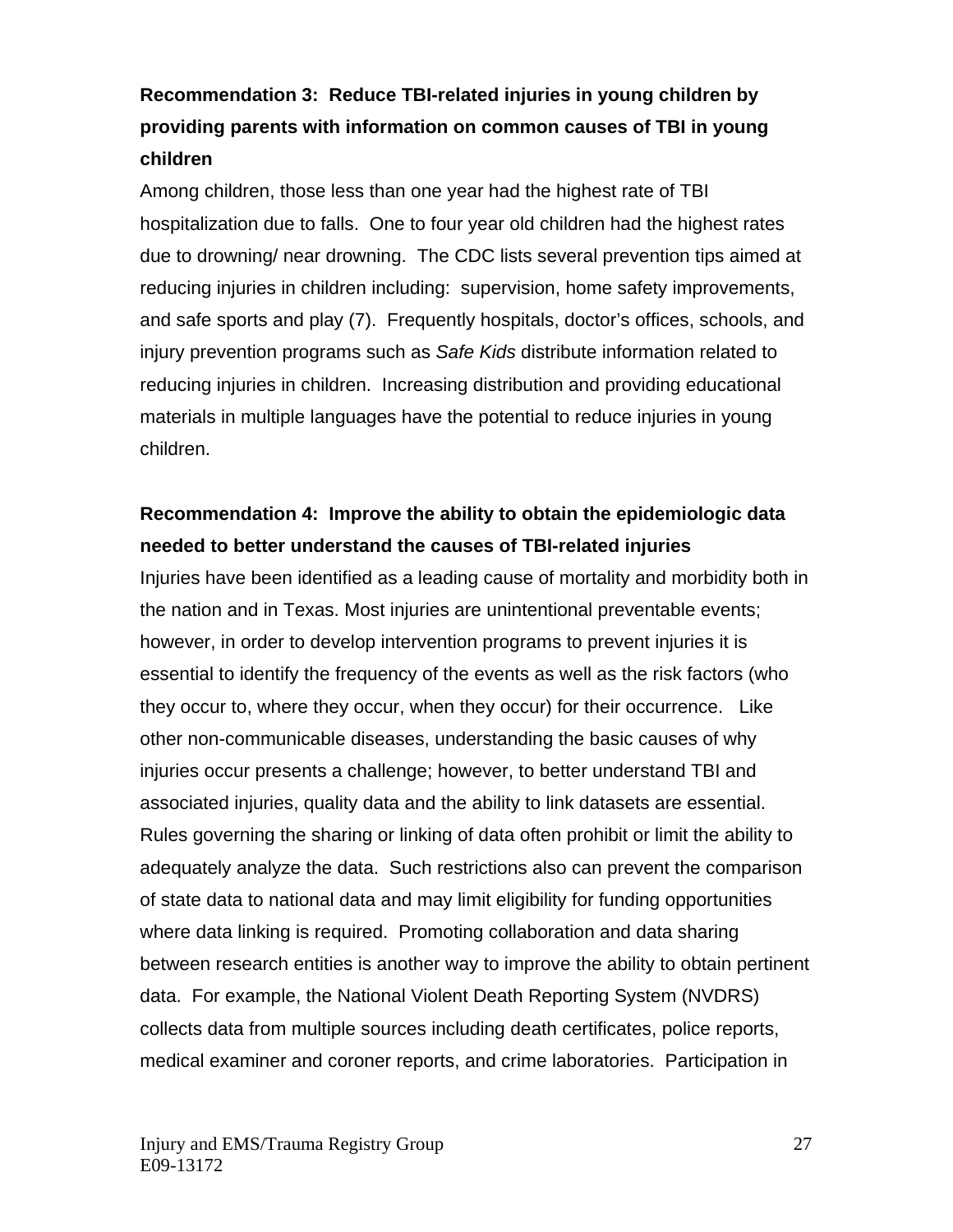NVDRS could foster better inter-agency collaboration, allow for state and national comparisons, and provide targeted intervention opportunities.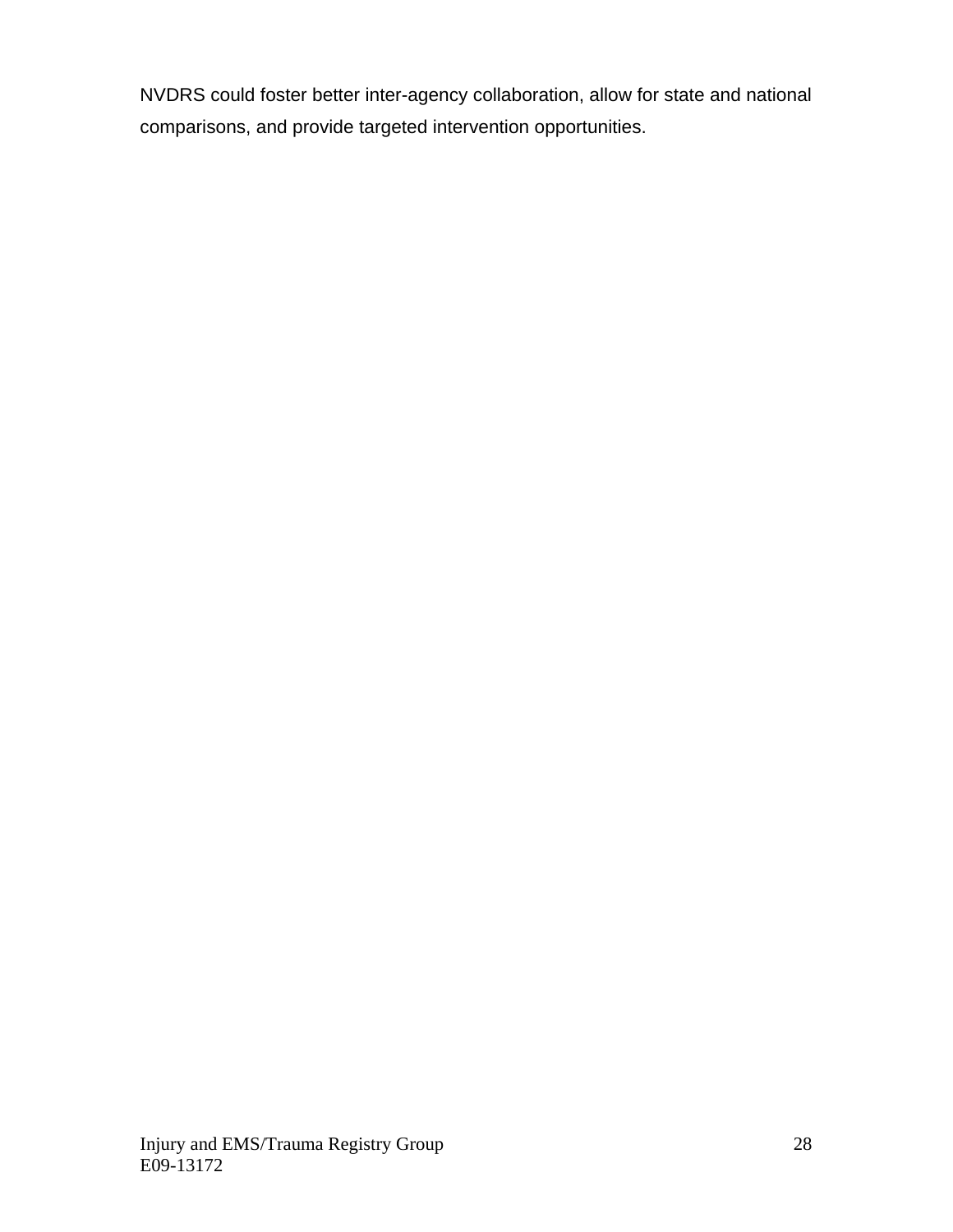| <b>Cause of Injury</b>        | <b>Unintentional</b> | Intentional-<br>self-inflicted | Intentional-<br>assault  | Other                 | <b>Undetermined</b><br>intent | <b>Total</b>         | <b>Percent</b> |
|-------------------------------|----------------------|--------------------------------|--------------------------|-----------------------|-------------------------------|----------------------|----------------|
| Motor vehicle<br>traffic      | 19.928<br>(21.5)     | 9<br>(<0.1)                    | 31<br>(<0.1)             | 0<br>(0)              | 3<br>(<0.1)                   | 19,971<br>(21.5)     | 34.4%          |
| Firearms                      | 148<br>(0.2)         | 333<br>(0.4)                   | 458<br>(0.5)             | 20<br>(<0.1)          | 61<br>(0.1)                   | 1,020<br>(1.1)       | 1.8%           |
| Poisoning                     | 93<br>(0.1)          | 45<br>(<0.1)                   | $\mathbf{1}$<br>(<0.1)   | $\mathbf 0$<br>(0)    | 37<br>(<0.1)                  | 176<br>(0.2)         | 0.3%           |
| Falls                         | 23,002<br>(24.8)     | 40<br>(<0.1)                   | 10<br>$(0.1)$            | 0<br>(0)              | 33<br>(<0.1)                  | 23,085<br>(24.9)     | 39.7%          |
| Suffocation                   | 14<br>(<0.1)         | 18<br>(<0.1)                   | $\overline{2}$<br>(<0.1) | $\mathbf 0$<br>(0)    | $\mathbf{1}$<br>(<0.1)        | 35<br>( <b>0.1</b> ) | 0.1%           |
| Drowning/ near<br>drowning    | 752<br>(0.8)         | 5<br>(<0.1)                    | 3<br>$(0.1)$             | 0<br>(0)              | 12<br>(<0.1)                  | 772<br>(0.8)         | 1.3%           |
| Fire/ burn                    | 29<br>(<0.1)         | $\mathbf{1}$<br>(<0.1)         | $\overline{2}$<br>(<0.1) | $\mathbf 0$<br>(0)    | $\overline{2}$<br>(<0.1)      | 34<br>(0)            | 0.1%           |
| Cut/ pierce                   | 51<br>(0.1)          | 13<br>(<0.1)                   | 172<br>(0.2)             | 0<br>(0)              | 2<br>(<0.1)                   | 238<br>(0.3)         | 0.4%           |
| Struck by/ against            | 1,993<br>(2.1)       | $\pmb{0}$<br>(0)               | 2,757<br>(3)             | 28<br>(<0.1)          | $\mathbf 0$<br>(0)            | 4,778<br>(5.1)       | 8.2%           |
| Machinery                     | 146<br>(0.2)         | 0<br>(0)                       | 0<br>(0)                 | 0<br>(0)              | 0<br>(0)                      | 146<br>(0.2)         | 0.3%           |
| Other pedal<br>cyclist        | 674<br>(0.7)         | $\mathbf 0$<br>(0)             | $\overline{0}$<br>(0)    | $\mathbf 0$<br>(0)    | $\mathbf 0$<br>(0)            | 674<br>(0.7)         | 1.2%           |
| Other pedestrian              | 194<br>(0.2)         | $\pmb{0}$<br>(0)               | 0<br>(0)                 | 0<br>(0)              | 0<br>(0)                      | 194<br>(0.2)         | 0.3%           |
| Other<br>transportation       | 2,298<br>(2.5)       | $\mathbf 0$<br>(0)             | $\mathbf 0$<br>(0)       | $\mathbf 0$<br>(0)    | $\mathbf{1}$<br>(<0.1)        | 2,299<br>(2.5)       | 4.0%           |
| Natural/<br>environmental     | 222<br>(0.2)         | 1<br>(<0.1)                    | 0<br>(0)                 | 0<br>(0)              | 0<br>(0)                      | 223<br>(0.2)         | 0.4%           |
| Overexertion                  | 7<br>(<0.1)          | $\mathbf 0$<br>(0)             | $\mathbf 0$<br>(0)       | $\mathbf 0$<br>(0)    | $\mathbf 0$<br>(0)            | 7<br>( < 0.1)        | <0.1%          |
| Other specified               | 687<br>(0.7)         | 68<br>(0.1)                    | 292<br>(0.3)             | 1<br>(0.1)            | 6<br>(<0.1)                   | 1,054<br>(1.1)       | 1.8%           |
| Not elsewhere<br>classifiable | 144<br>(0.2)         | 35<br>(<0.1)                   | 496                      | 4<br>$(0.5)$ $(<0.1)$ | 41<br>(<0.1)                  | 720<br>(0.8)         | 1.2%           |
| Not specified                 | 544<br>(0.6)         | 6<br>(<0.1)                    | 1,180<br>(1.3)           | 4<br>(< 0.1)          | 89<br>(0.1)                   | 1,823<br>(2)         | 3.1%           |
| Medical care -<br>adverse     | $\mathbf 0$<br>(0)   | $\mathbf 0$<br>(0)             | $\mathbf 0$<br>(0)       | 173<br>(0.2)          | 0<br>(0)                      | 173<br>(0.2)         | 0.3%           |
| Drugs - adverse               | $\mathbf 0$<br>(0)   | $\pmb{0}$<br>(0)               | 0<br>(0)                 | 666<br>(0.7)          | 0<br>(0)                      | 666<br>(0.7)         | 1.1%           |
| <b>Total</b>                  | 50,926<br>(54.8)     | 574<br>(0.6)                   | 5,404<br>(5.8)           | 896<br>(1)            | 288<br>(0.3)                  | 58,088<br>(62.5)     | 100.0%         |
| <b>Percent</b>                | 87.7%                | 1.0%                           | 9.3%                     | 1.5%                  | 0.5%                          | 100.0%               |                |

#### **Appendix A: Cause of Injury by Manner of Injury for TBI Cases, 2004-2007 Manner/ intent**

Crude Rates (in parentheses) are per 100,000 persons. Rates based on frequencies with fewer than 20 occurrences are considered unstable and should be interpreted with caution.

16,034 cases did not have information needed to determine cause of death and are excluded from this table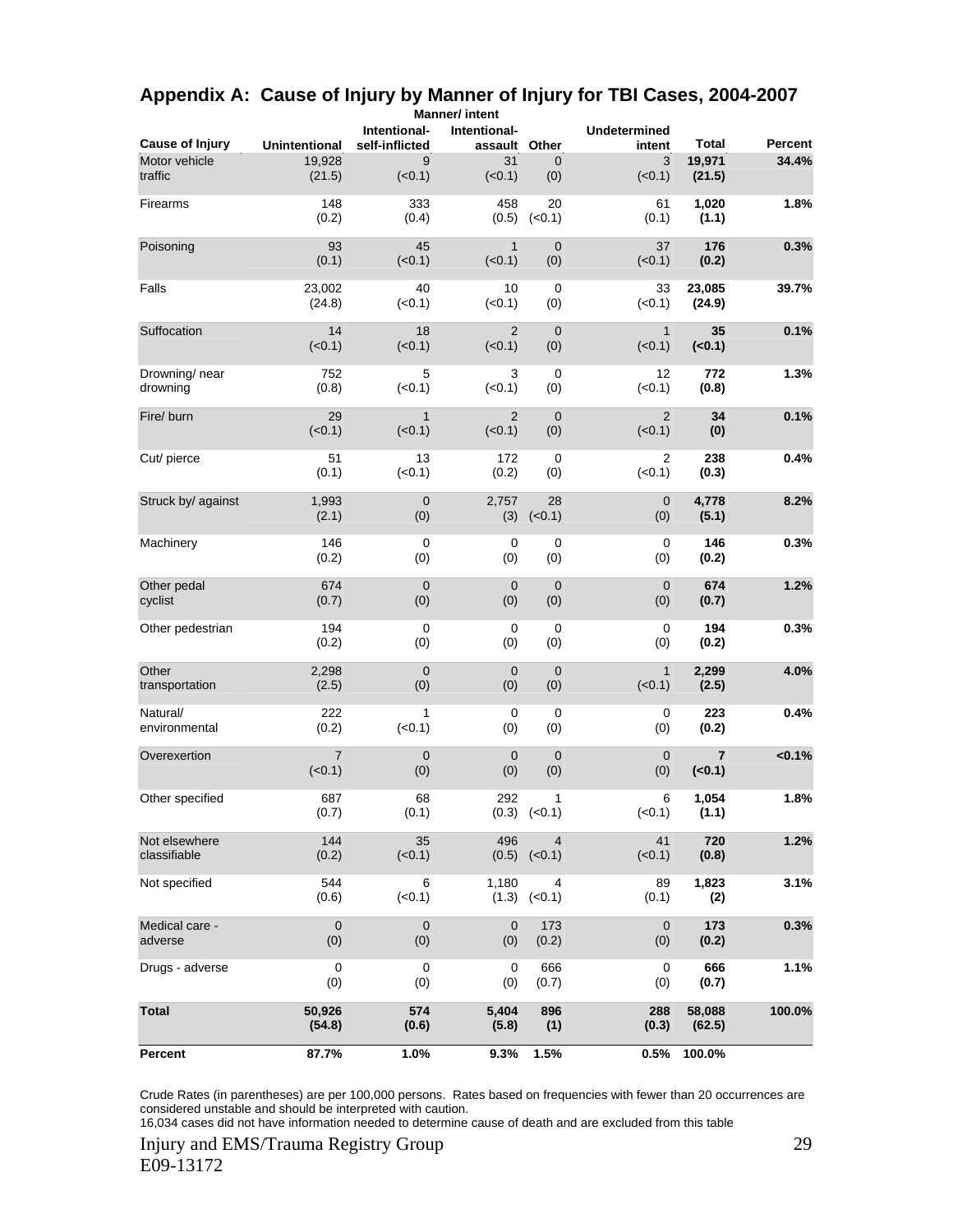| <b>Cause of Injury</b>       | 2004                     | 2005                     | ι σαι<br>2006         | 2007             | <b>Total</b>         | Percent |
|------------------------------|--------------------------|--------------------------|-----------------------|------------------|----------------------|---------|
| <b>Motor Vehicle Traffic</b> | 4,640<br>(20.6)          | 5,036<br>(21.9)          | 5,153<br>(22)         | 5,142<br>(21.5)  | 19,971<br>(21.5)     | 34.4%   |
| Firearms                     | 210<br>(0.9)             | 247<br>(1.1)             | 259<br>(1.1)          | 304<br>(1.3)     | 1,020<br>(1.1)       | 1.8%    |
| Poisoning                    | 40<br>(0.2)              | 41<br>(0.2)              | 46<br>(0.2)           | 49<br>(0.2)      | 176<br>(0.2)         | 0.3%    |
| Falls                        | 4,507<br>(20)            | 5,525<br>(24)            | 6,196<br>(26.4)       | 6,857<br>(28.6)  | 23,085<br>(24.9)     | 39.7%   |
| Suffocation                  | 11<br>(<0.1)             | 8<br>(<0.1)              | 6<br>(<0.1)           | 10<br>(<0.1)     | 35<br>( <b>0.1</b> ) | 0.1%    |
| Drowning/ near drowning      | 186<br>(0.8)             | 201<br>(0.9)             | 199<br>(0.8)          | 186<br>(0.8)     | 772<br>(0.8)         | 1.3%    |
| Fire/burn                    | 11<br>(<0.1)             | $\overline{7}$<br>(<0.1) | 5<br>(<0.1)           | 11<br>(<0.1)     | 34<br>( <b>0.1</b> ) | 0.1%    |
| Cut/ pierce                  | 48<br>(0.2)              | 68<br>(0.3)              | 57<br>(0.2)           | 65<br>(0.3)      | 238<br>(0.3)         | 0.4%    |
| Struck by/ against           | 1,027<br>(4.6)           | 1,168<br>(5.1)           | 1,270<br>(5.4)        | 1,313<br>(5.5)   | 4,778<br>(5.1)       | 8.2%    |
| Machinery                    | 26<br>(0.1)              | 39<br>(0.2)              | 39<br>(0.2)           | 42<br>(0.2)      | 146<br>(0.2)         | 0.3%    |
| Other pedal cyclists         | 146<br>(0.6)             | 178<br>(0.8)             | 177<br>(0.8)          | 173<br>(0.7)     | 674<br>(0.7)         | 1.2%    |
| Other pedestrian             | 40<br>(0.2)              | 62<br>(0.3)              | 47<br>(0.2)           | 45<br>(0.2)      | 194<br>(0.2)         | 0.3%    |
| Other transportation         | 486<br>(2.2)             | 626<br>(2.7)             | 592<br>(2.5)          | 595<br>(2.5)     | 2,299<br>(2.5)       | 4.0%    |
| Natural/environmental        | 49<br>(0.2)              | 47<br>(0.2)              | 58<br>(0.2)           | 69<br>(0.3)      | 223<br>(0.2)         | 0.4%    |
| Overexertion                 | $\overline{4}$<br>(<0.1) | $\mathbf 0$<br>(0)       | $\mathbf 1$<br>(<0.1) | 2<br>(<0.1)      | 7<br>(0.1)           | 0.0%    |
| Other specified              | 249<br>(1.1)             | 220<br>(1)               | 316<br>(1.3)          | 269<br>(1.1)     | 1,054<br>(1.1)       | 1.8%    |
| Not elsewhere classifiable   | 155<br>(0.7)             | 161<br>(0.7)             | 192<br>(0.8)          | 212<br>(0.9)     | 720<br>(0.8)         | 1.2%    |
| Not specified                | 385<br>(1.7)             | 461<br>(2)               | 436<br>(1.9)          | 541<br>(2.3)     | 1,823<br>(2)         | 3.1%    |
| Medical care - adverse       | 43<br>(0.2)              | 33<br>(0.1)              | 47<br>(0.2)           | 50<br>(0.2)      | 173<br>(0.2)         | 0.3%    |
| Drugs - adverse              | 180<br>(0.8)             | 167<br>(0.7)             | 161<br>(0.7)          | 158<br>(0.7)     | 666<br>(0.7)         | 1.1%    |
| <b>Total</b>                 | 12,443<br>(55.3)         | 14,295<br>(62.1)         | 15,257<br>(65)        | 16,093<br>(67.2) | 58,088<br>(62.5)     | 100.0%  |
| Percent                      | 21.4%                    | 24.6%                    | 26.3%                 | 27.7%            | 100.0%               |         |

#### **Appendix B: Cause of Injury by Year for TBI Cases, 2004-2007 Year**

Crude Rates (in parentheses) are per 100,000 persons. Rates based on frequencies with fewer than 20 occurrences are considered unstable and should be interpreted with caution.

16,034 cases did not have information needed to determine cause of death and are excluded from this table